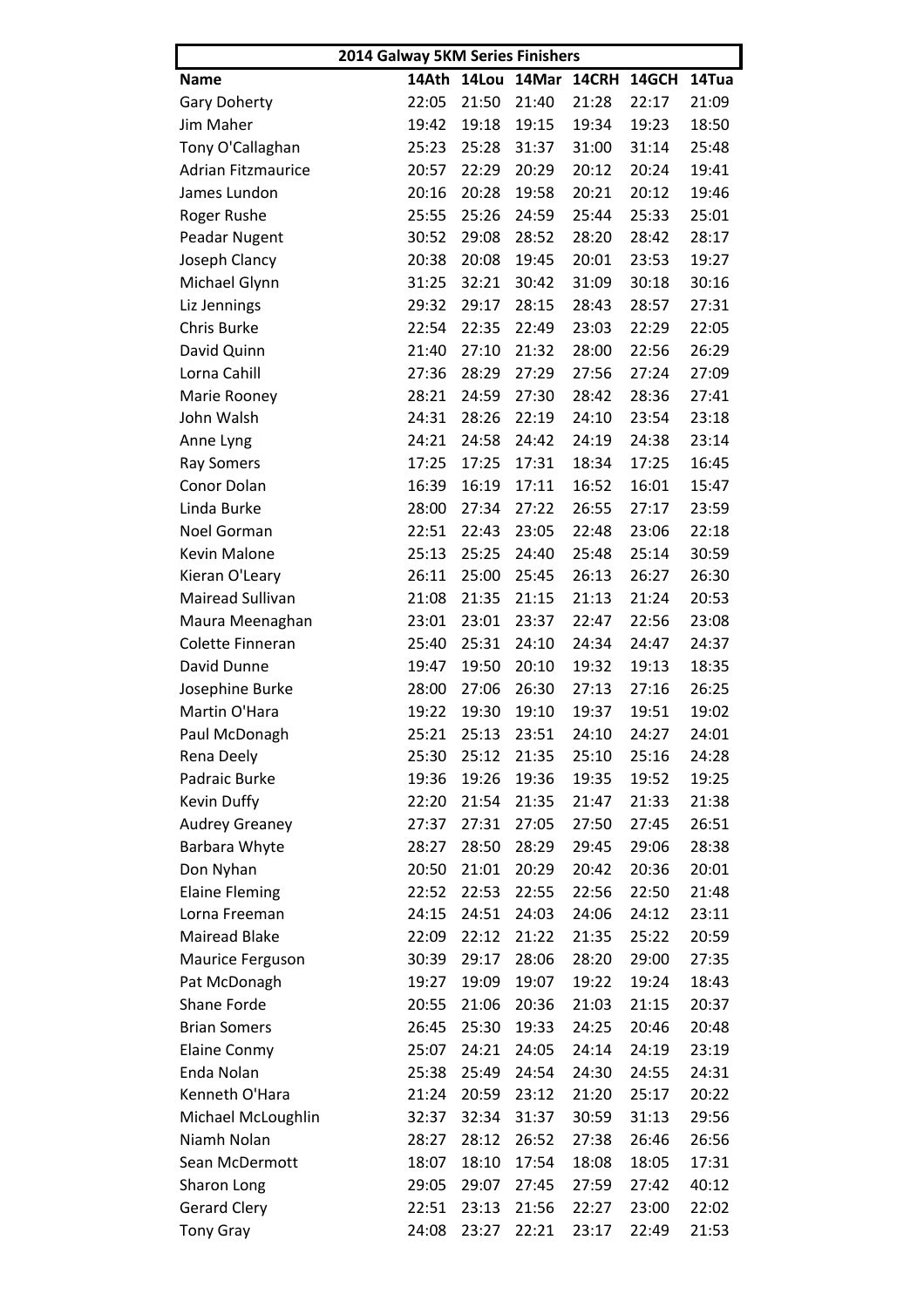| Keith Connolly                          | 23:13          | 22:49          | 22:17          | 22:15          | 22:23          | 21:15          |
|-----------------------------------------|----------------|----------------|----------------|----------------|----------------|----------------|
| Niamh Flavin                            | 23:22          | 25:12          | 22:40          | 22:24          | 23:01          | 21:56          |
| Donall Hoebler                          | 24:43          | 24:27          | 24:23          | 24:43          | 24:50          | 29:13          |
| Delma Carey                             | 29:10          | 29:41          | 28:25          | 28:12          | 28:23          | 27:48          |
| Helena Gorman                           | 27:48          | 28:27          | 27:12          | 27:31          | 27:29          | 26:50          |
| John Murphy                             | 27:22          | 27:05          | 26:58          | 28:19          | 27:14          | 28:12          |
| <b>Bradley Rowles</b>                   | 37:03          | 26:27          | 25:33          | 27:14          | 26:19          | 24:51          |
| <b>Carmel Mitchell</b>                  | 31:22          | 30:58          | 30:41          | 30:37          | 30:34          | 29:48          |
| Christina Quinn                         | 26:46          | 26:24          | 26:25          | 27:44          | 27:06          | 25:36          |
| <b>Conor Tannian</b>                    | 28:00          | 28:12          | 26:45          | 25:28          | 25:47          | 25:58          |
| Derek Keane                             | 21:16          | 21:53          | 20:21          | 20:32          | 20:58          | 20:08          |
| <b>Frank Power</b>                      | 20:46          | 21:30          | 20:38          | 20:54          | 21:02          | 27:56          |
| Michael Doona                           | 21:56          | 21:46          | 21:20          | 21:28          | 21:38          | 21:17          |
| Michell Tyrrell                         | 26:39          | 26:11          | 25:15          | 25:35          | 26:09          | 33:50          |
| Michelle Kerrigan                       | 27:24          | 27:21          | 26:54          | 26:59          | 26:37          | 25:44          |
| Mike Holland                            | 30:21          | 28:26          | 26:37          | 26:06          | 27:24          | 25:46          |
| Niamh McCarthy                          | 25:06          | 24:39          | 24:26          | 24:24          | 25:08          | 24:32          |
| Patrick Barry                           | 25:30          | 24:18          | 24:39          | 24:55          | 24:43          | 24:48          |
| Ross Parkinson                          | 29:23          | 29:33          | 28:45          | 28:36          | 28:45          | 27:16          |
| Sean O'Raghallaigh                      | 22:05          | 22:31          | 21:41          | 21:31          | 21:29          | 21:22          |
| Sinead Broughal                         | 29:05          | 28:28          | 28:40          | 28:30          | 28:28          | 28:17          |
| <b>Tom Mitchell</b>                     | 23:12          | 23:02          | 21:57          | 24:24          | 22:34          | 21:21          |
| Tomasz Kadzielawski                     | 19:37          | 19:28          | 18:47          | 19:07          | 18:32          | 18:06          |
| <b>Andrew Davey</b>                     | 31:29          | 30:22          | 30:45          | 29:59          | 29:37          | 29:08          |
| <b>Breda Stephens</b>                   | 28:39          | 28:19          | 27:47          | 29:42          | 29:53          | 28:50          |
| Catherine Dufficy                       | 26:18          | 26:10          | 25:09          | 24:56          | 24:31          | 24:03          |
| <b>Claire Murphy</b>                    | 25:39          | 26:07          | 25:23          | 25:10          | 25:21          | 25:03          |
| Des Beirne                              | 23:49          | 23:43          | 22:02          | 21:44          | 21:38          | 20:47          |
| Edel Kavanagh                           | 31:04          | 30:50          | 30:18          | 31:02          | 30:54          | 31:38          |
| Mark Hannon                             | 18:43          | 18:54          | 18:17          | 18:39          | 24:34          | 18:14          |
| Melanie Donnellan                       | 23:32          | 22:37          | 22:40          | 22:36          | 23:07          | 21:37          |
| Michael Walls                           | 23:02          | 22:23          | 23:26          | 21:56          | 21:44          | 20:55          |
| Robert Moore                            | 21:11          | 21:32          | 20:20          | 23:49          | 21:35          | 20:41          |
| Ronan McNulty                           | 22:51          | 22:39          | 21:42          | 21:29          | 21:39          | 21:13          |
| Siobhan Guinan                          | 21:24          | 20:47          | 20:34          | 20:31          | 25:12          | 20:16          |
|                                         | 23:41          | 24:01          | 23:48          | 24:06          |                |                |
| Jason Kelly<br>Michael Burke            |                |                |                |                | 23:56          | 22:58          |
|                                         | 21:23          | 21:33          | 21:22          | 21:32          | 21:50          | 21:06          |
| Senan Coffey                            | 21:29          | 21:33          | 22:45          | 21:25          | 21:33          | 22:18          |
| <b>Fidelma Higgins</b><br>Jerome Debize | 33:18<br>17:29 | 32:56<br>18:03 | 31:32<br>17:23 | 31:15<br>17:34 | 30:41<br>17:38 | 30:09<br>17:01 |
|                                         | 29:12          |                | 28:02          |                |                | 26:26          |
| <b>Michael Carey</b><br>Susan Connellan |                | 28:44          |                | 28:13          | 27:29          |                |
|                                         | 25:25          | 25:23          | 24:20          | 24:58          | 25:14          | 24:02          |
| Deirdre Hardiman                        | 24:28          | 24:31          | 23:51          | 24:12          | 23:50          | 23:48          |
| Aidan Cleary                            | 20:55          | 20:38          | 19:41          | 20:30          | 19:34          | 19:22          |
| Aidan Cleary 1                          | 27:33          | 26:10          | 24:47          | 26:10          | 24:47          | 24:13          |
| Aishling Hanrahan                       | 28:22          | 27:52          | 28:04          | 28:10          | 27:29          | 26:12          |
| <b>Aishling Martyn</b>                  | 24:28          | 24:33          | 25:01          | 24:56          | 24:38          | 24:28          |
| Aisling Killilea                        | 25:35          | 25:09          | 24:19          | 26:11          | 24:42          | 23:50          |
| Alma O'Connell                          | 27:29          | 26:59          | 26:18          | 26:15          | 26:27          | 25:57          |
| Ann Loftus                              | 29:13          | 28:51          | 29:14          | 29:29          | 28:32          | 28:00          |
| Anne Cahill                             | 30:20          | 31:49          | 31:14          | 29:41          | 29:43          | 29:10          |
| Aoife Doyle                             | 28:23          | 26:54          | 26:02          | 27:17          | 26:31          | 26:07          |
| <b>Babs Folan</b>                       | 26:06          | 26:20          | 25:26          | 25:47          | 24:50          | 25:35          |
| <b>Barry Leenane</b>                    | 24:02          | 22:59          | 23:10          | 22:50          | 22:44          | 22:33          |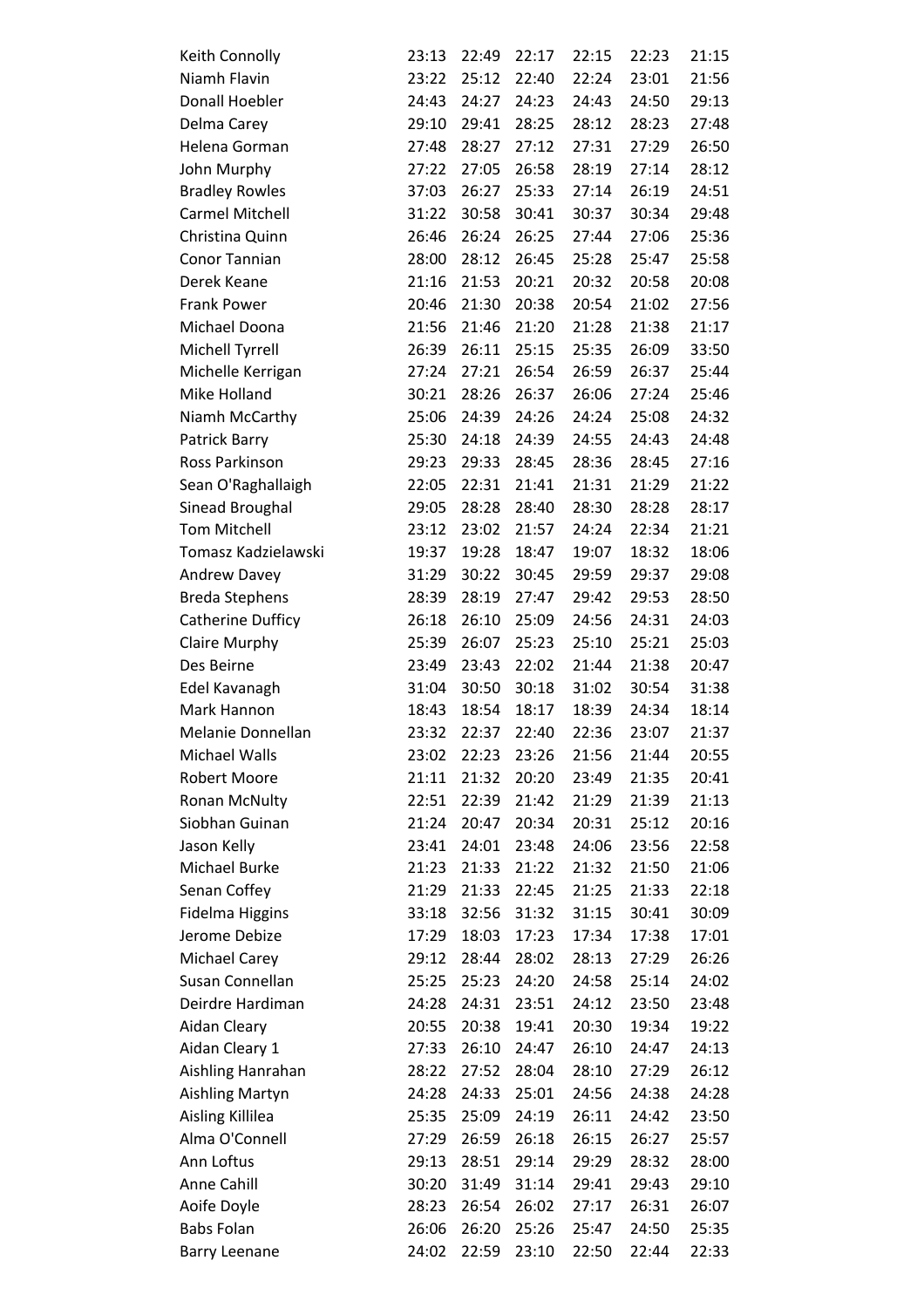| <b>Bernie Fahy</b>     | 27:28 | 26:41 | 26:32 | 27:02 | 26:40 | 25:31 |
|------------------------|-------|-------|-------|-------|-------|-------|
| Breda Kelleher         | 31:20 | 30:54 | 30:05 | 30:55 | 31:32 | 29:55 |
| <b>Brendan Canning</b> | 26:45 | 25:45 | 24:46 | 24:51 | 24:51 | 26:45 |
| <b>Brian Gallagher</b> | 22:29 | 22:08 | 21:43 | 21:34 | 21:34 | 21:04 |
| Bryan Weafer           | 22:17 | 21:47 | 22:19 | 21:42 | 21:05 | 20:45 |
| Carmel Bergin          | 26:27 | 25:57 | 25:38 | 27:18 | 26:18 | 24:53 |
| <b>Carol Caulfield</b> | 25:58 | 26:07 | 25:36 | 25:20 | 25:48 | 25:31 |
| Carol Finn             | 25:16 | 25:15 | 25:11 | 26:08 | 25:12 | 24:43 |
| <b>Cathal Cassidy</b>  | 23:59 | 23:18 | 23:09 | 22:35 | 22:38 | 23:00 |
| <b>Celine Coffey</b>   | 29:14 | 29:21 | 29:18 | 29:10 | 28:46 | 33:26 |
| Cepta Hannon           | 25:24 | 24:58 | 24:19 | 25:00 | 24:34 | 24:17 |
| Cheryl Meehan          | 25:57 | 25:49 | 25:01 | 24:45 | 24:35 | 24:25 |
| Cheryl Winston         | 28:52 | 29:04 | 28:24 | 28:57 | 28:57 | 28:12 |
| Ciaran Davey           | 24:13 | 24:46 | 24:38 | 25:40 | 23:38 | 23:23 |
| <b>Claire Garrett</b>  | 31:57 | 32:11 | 32:03 | 30:41 | 29:55 | 28:58 |
| <b>Claire Shields</b>  | 28:36 | 27:07 | 26:04 | 26:19 | 26:35 | 25:41 |
| Colette Glennon        | 20:44 | 20:20 | 20:22 | 20:07 | 20:04 | 19:22 |
| Damien Larkin          | 17:29 | 17:28 | 17:21 | 17:47 | 17:36 | 17:08 |
| Dave Meehan            | 18:28 | 18:21 | 18:06 | 18:06 | 18:11 | 17:50 |
| Dave Mulry             | 22:38 | 22:37 | 21:40 | 21:34 | 22:03 | 21:30 |
| David Stephens         | 20:09 | 19:47 | 19:30 | 19:58 | 20:13 | 19:24 |
| Deana McGuire          | 33:14 | 31:25 | 30:20 | 30:20 | 29:57 | 29:47 |
| Dearbhla Frain         | 28:22 | 28:13 | 28:14 | 30:00 | 28:33 | 27:20 |
| Deirdre Leahy Brown    | 29:03 | 28:30 | 28:04 | 28:51 | 28:34 | 28:45 |
| <b>Diane Collins</b>   | 30:43 | 30:51 | 30:16 | 31:30 | 31:31 | 30:51 |
| <b>Donal Rabbitt</b>   | 21:27 | 21:17 | 21:11 | 20:39 | 20:37 | 19:46 |
| Donna Lane             | 26:29 | 26:09 | 26:04 | 26:08 | 25:54 | 25:09 |
| Eithne Bermingham      | 26:32 | 26:28 | 25:23 | 25:49 | 25:48 | 25:31 |
| Elaine O'Neill         | 31:36 | 31:16 | 29:36 | 30:49 | 30:54 | 29:41 |
| Fionnuala Creegan      | 27:22 | 28:01 | 27:12 | 26:21 | 25:27 | 24:31 |
| <b>Francis Higgins</b> | 19:40 | 19:19 | 19:02 | 19:23 | 19:29 | 18:43 |
| <b>Frank King</b>      | 18:40 | 18:28 | 18:07 | 18:11 | 18:31 | 17:48 |
| Gary Larkin            | 24:06 | 24:01 | 22:42 | 24:15 | 23:04 | 22:47 |
| George Rahmani         | 20:15 | 19:49 | 19:42 | 20:11 | 19:55 | 19:41 |
| <b>Ger Hartnett</b>    | 19:09 | 18:44 | 18:43 | 18:51 | 19:19 | 18:21 |
| Gerry Fahy             | 25:06 | 24:22 | 23:41 | 24:20 | 25:43 | 23:37 |
| Gretta Rooney          | 28:09 | 28:14 | 27:23 | 28:09 | 27:46 | 27:10 |
| Hayden O'Connell       | 23:43 | 25:24 | 22:30 | 22:21 | 22:57 | 23:06 |
| Hugh O'Donoghue        | 19:02 | 18:49 | 18:45 | 18:55 | 19:13 | 18:28 |
| Irene Regan            | 29:33 | 28:41 | 27:48 | 30:00 | 29:13 | 27:45 |
| Jacquie Lynskey        | 28:22 | 28:04 | 26:58 | 27:03 | 27:27 | 26:32 |
| Jarlath Hennelly       | 26:41 | 26:52 | 26:16 | 26:13 | 25:53 | 25:28 |
| Jerome Crumley         | 28:55 | 26:31 | 24:49 | 24:33 | 25:24 | 23:55 |
| Jimmy Bergin           | 23:30 | 23:21 | 22:04 | 22:17 | 21:38 | 21:08 |
| Joe Leahy              | 26:36 | 26:46 | 24:59 | 25:11 | 25:10 | 25:08 |
| John Burke             | 43:54 | 22:03 | 43:26 | 47:33 | 21:46 | 44:07 |
| John Fitzmaurice       | 20:41 | 20:05 | 19:41 | 19:58 | 19:52 | 19:20 |
| John Grimes            | 20:40 | 21:30 | 19:50 | 20:25 | 19:59 | 19:29 |
| John Higgins           | 20:59 | 20:54 | 20:42 | 21:38 | 20:38 | 20:19 |
| John Kerin             | 21:24 | 21:24 | 20:34 | 20:48 | 20:45 | 20:23 |
| Josephine Sheerin      | 26:07 | 26:19 | 25:27 | 25:47 | 24:50 | 25:35 |
| JP Quinn               | 24:14 | 23:26 | 24:13 | 22:31 | 22:50 | 21:49 |
| karen Sweeney          | 25:22 | 25:34 | 25:13 | 25:21 | 26:16 | 24:31 |
| Kieran Walsh           | 21:03 | 20:49 | 20:45 | 20:28 | 20:18 | 20:15 |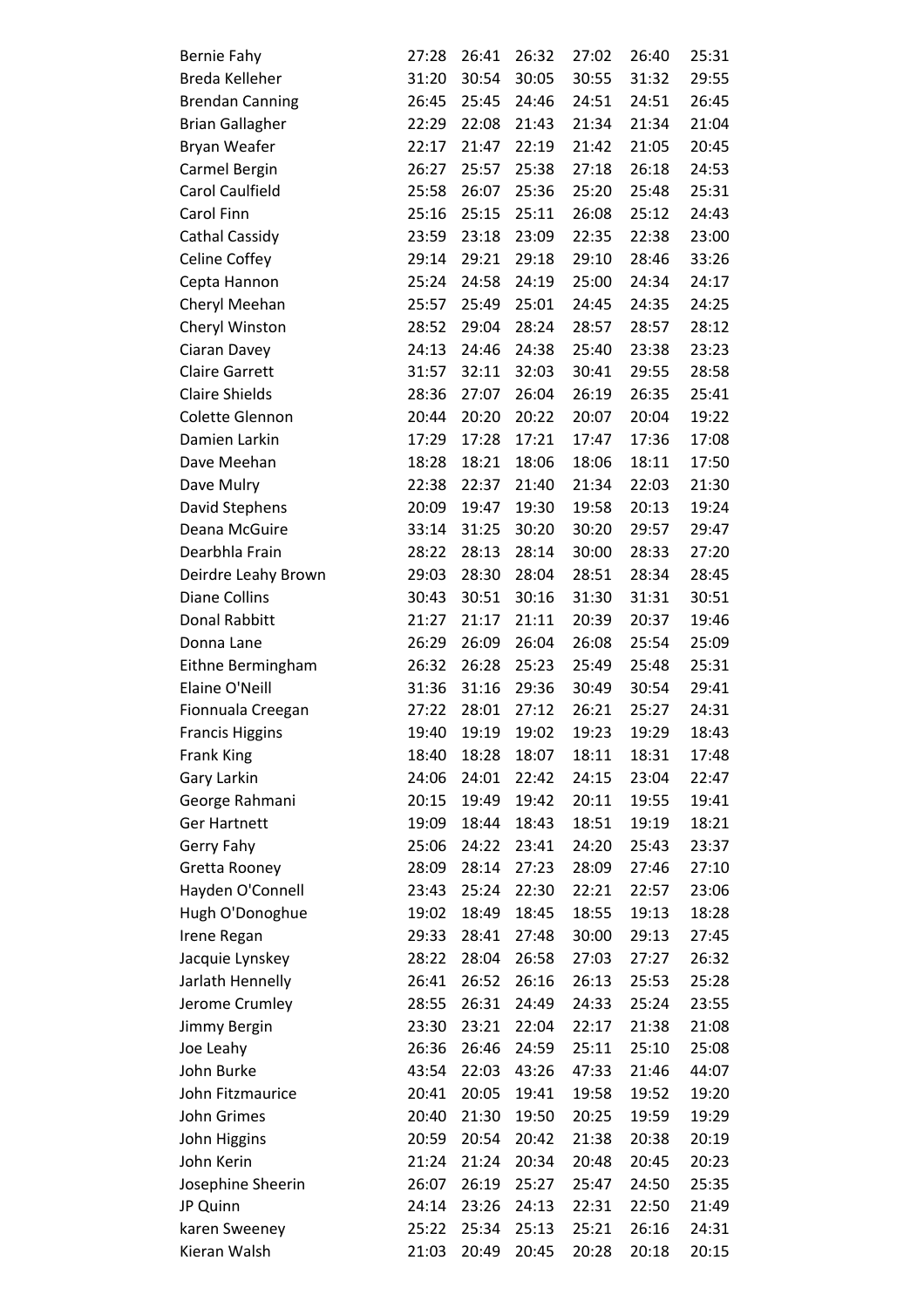| Killian O'Brien         | 21:26 | 22:30 | 20:47 | 20:45 | 21:16 | 20:14 |
|-------------------------|-------|-------|-------|-------|-------|-------|
| Laura Murray            | 35:14 | 34:52 | 33:56 | 33:06 | 33:42 | 32:55 |
| Laurik Mathieu          | 23:27 | 22:50 | 21:55 | 21:40 | 21:28 | 20:37 |
| Linda Garvey            | 29:03 | 28:42 | 27:49 | 27:53 | 27:52 | 27:44 |
| Liz O'Reilly            | 29:13 | 29:36 | 29:18 | 29:11 | 28:44 | 33:24 |
| Lorraine Lee            | 31:55 | 31:42 | 28:19 | 28:03 | 28:08 | 27:34 |
| Lucy Lowry              | 27:10 | 27:03 | 25:50 | 26:26 | 26:51 | 25:32 |
| Mags Page               | 24:51 | 24:51 | 23:37 | 23:57 | 23:21 | 22:48 |
| Marguerite Wilkinson    | 26:41 | 26:18 | 25:49 | 26:39 | 26:36 | 25:16 |
| Mari Vahey              | 27:20 | 27:31 | 26:17 | 26:27 | 25:52 | 25:11 |
| Marie Leader            | 22:28 | 22:52 | 21:49 | 22:28 | 22:18 | 21:46 |
| Marina Hussey           | 30:34 | 28:39 | 27:32 | 27:44 | 27:45 | 26:38 |
| Mark Logan              | 23:26 | 22:22 | 22:35 | 22:13 | 21:07 | 20:45 |
| <b>Martin Hynes</b>     | 20:32 | 21:29 | 21:01 | 20:58 | 20:42 | 20:51 |
| Martin McGrath          | 20:56 | 20:43 | 20:05 | 20:13 | 20:19 | 19:46 |
| Martina Roche           | 28:43 | 28:29 | 28:03 | 28:07 | 28:09 | 27:13 |
| Martina Shaughnessy     | 43:54 | 43:23 | 43:27 | 47:36 | 42:58 | 44:07 |
| Mary Hennigan           | 29:04 | 28:49 | 28:30 | 29:45 | 29:07 | 28:04 |
| Maureen Devaney         | 32:19 | 31:03 | 31:36 | 30:54 | 31:25 | 30:52 |
| Maureen Ryan            | 28:54 | 29:05 | 28:59 | 29:38 | 28:50 | 28:39 |
| Michael McMcmahon       | 21:38 | 21:49 | 21:34 | 22:11 | 21:47 | 21:06 |
| Michelle Craughwell     | 27:04 | 26:09 | 25:09 | 26:08 | 26:06 | 25:14 |
| Michelle Small          | 26:31 | 26:25 | 26:10 | 26:22 | 26:44 | 25:48 |
| Moyra King              | 29:50 | 28:27 | 27:37 | 27:24 | 27:23 | 27:02 |
| <b>Neala McWalters</b>  | 31:03 | 31:26 | 31:05 | 30:52 | 30:16 | 31:21 |
| Niamh Cleary            | 26:30 | 25:22 | 24:51 | 25:27 | 26:30 | 19:25 |
| Niamh De Paor           | 30:07 | 27:37 | 27:21 | 27:27 | 27:04 | 26:48 |
| Niamh Killilea          | 27:26 | 27:41 | 27:13 | 26:23 | 26:05 | 26:20 |
| <b>Noel Downes</b>      | 21:05 | 21:08 | 20:33 | 20:47 | 21:05 | 20:14 |
| Noreen Doherty          | 28:40 | 27:56 | 27:04 | 27:38 | 27:33 | 27:04 |
| Pamela Mahony           | 27:58 | 27:44 | 26:43 | 26:30 | 26:07 | 25:27 |
| Patricia Sheppard       | 28:13 | 27:45 | 26:16 | 25:58 | 25:26 | 24:42 |
| <b>Patrick Flaherty</b> | 22:02 | 21:50 | 22:14 | 22:03 | 22:00 | 21:16 |
| Paul Doherty            | 19:44 | 19:22 | 19:17 | 19:36 | 19:41 | 18:58 |
| Paul Hegarty            | 20:12 | 20:07 | 19:50 | 20:06 | 20:07 | 19:31 |
| Paula Kenny             | 29:34 | 28:45 | 27:18 | 26:37 | 27:58 | 26:13 |
| <b>Philip Furlong</b>   | 27:39 | 26:57 | 25:57 | 26:09 | 26:05 | 24:49 |
| Rachel O'Neill          | 46:09 | 43:38 | 42:04 | 35:28 | 32:57 | 32:35 |
| Ray Treacy              | 21:58 | 21:10 | 20:44 | 20:50 | 20:38 | 20:05 |
| Rebecca Greally         | 30:53 | 28:40 | 28:33 | 29:50 | 29:09 | 28:32 |
| Sarah Gilmore           | 36:22 | 36:40 | 36:39 | 37:12 | 37:00 | 35:31 |
| Sean Naughton           | 19:02 | 19:27 | 18:54 | 19:25 | 19:12 | 22:46 |
| Shane Durcan            | 29:28 | 29:31 | 27:50 | 28:14 | 28:13 | 27:15 |
| Shane Ward              | 22:24 | 21:41 | 21:48 | 21:38 | 22:05 | 21:53 |
| Sharon Dolan            | 26:34 | 26:13 | 25:29 | 26:09 | 26:30 | 24:46 |
| Sharon Griffin          | 32:36 | 32:34 | 31:36 | 30:59 | 31:14 | 29:56 |
| Siobhan O'Brien         | 26:48 | 26:36 | 25:55 | 26:16 | 27:07 | 25:36 |
| Stephen Hanrahan        | 22:12 | 22:20 | 21:23 | 21:28 | 22:01 | 20:43 |
| Tara Kealy              | 23:49 | 22:14 | 21:45 | 21:56 | 21:52 | 22:09 |
| Teresa Donoghue         | 29:13 | 27:26 | 27:11 | 27:13 | 27:03 | 26:16 |
| Tim O'Connor            | 22:48 | 28:47 | 21:30 | 20:49 | 23:58 | 20:54 |
| Tom Bradley             | 26:59 | 26:35 | 26:12 | 26:44 | 26:45 | 25:43 |
| <b>Tony Dolan</b>       | 26:40 | 24:50 | 24:41 | 24:26 | 24:32 | 23:57 |
| <b>Trevor Jennings</b>  | 24:55 | 24:30 | 24:38 | 24:40 | 24:18 | 23:21 |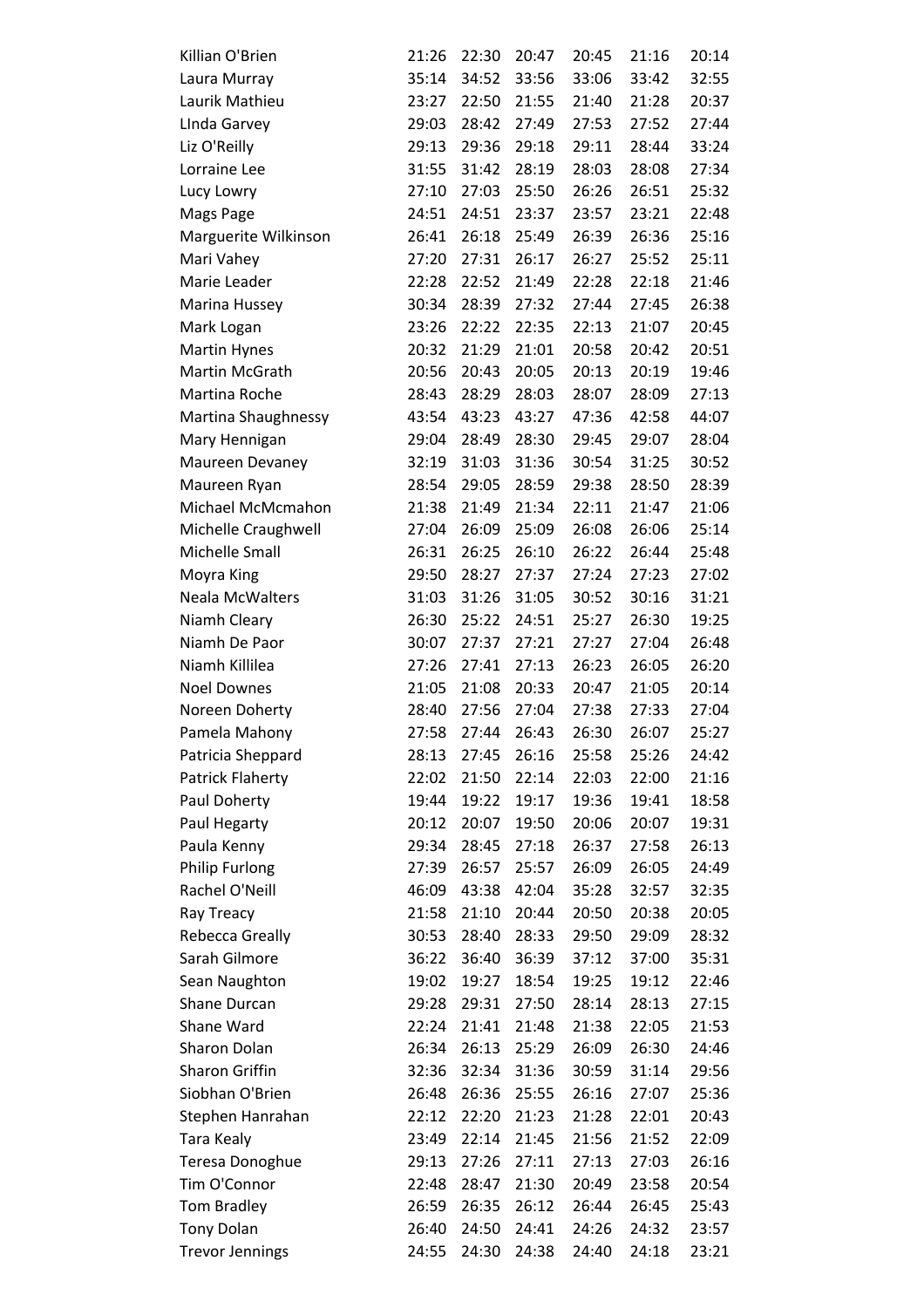| Ursula Stephens        | 28:42 | 29:17 | 28:32 | 28:55 | 28:02 | 27:14 |
|------------------------|-------|-------|-------|-------|-------|-------|
| Urszula Donigiewicz    | 28:14 | 28:25 | 27:49 | 27:40 | 27:08 | 26:27 |
| <b>Vinny Beirne</b>    | 31:13 | 30:09 | 29:57 | 30:58 | 30:31 | 29:55 |
| <b>Yvonne Crotty</b>   | 22:26 | 22:18 | 21:31 | 21:29 | 21:17 | 20:45 |
| <b>Yvonne Dempsey</b>  | 32:08 | 29:59 | 29:20 | 30:34 | 30:19 | 29:53 |
| Alan Burke             | 22:39 | 21:36 | 21:20 |       | 22:29 | 20:58 |
| Kevin O'Dea            | 21:51 | 20:59 | 20:55 |       | 21:35 | 20:43 |
| <b>Martin Keane</b>    | 26:55 | 26:42 |       | 26:51 | 26:58 | 26:16 |
| <b>Billy King</b>      | 17:01 | 17:05 | 16:52 | 17:12 |       | 16:46 |
| Jane-Ann Healy         | 18:51 | 18:40 | 18:18 | 18:11 |       | 19:37 |
| Kevin Connaughton      | 21:03 | 20:47 | 19:47 |       | 20:06 | 19:02 |
| Regina Casey           | 18:11 | 18:05 | 18:06 | 18:00 |       | 17:31 |
| William Cannon         |       | 22:57 | 22:22 | 22:49 | 22:35 | 21:53 |
| Martina Fahy           |       | 23:22 | 23:39 | 23:31 | 23:12 | 22:24 |
| Noreen Cooley          | 26:56 |       | 26:30 | 26:40 | 26:50 | 26:27 |
| Peter Payton           | 19:57 |       | 19:40 | 19:38 | 19:40 | 19:13 |
| Tommy Joe Whyte        | 19:01 | 19:07 | 18:30 | 19:07 | 19:10 |       |
| <b>Andrew Talbot</b>   | 19:58 | 20:01 | 19:49 |       | 19:49 | 19:35 |
| Pauline Burke          | 25:48 | 24:58 | 24:39 |       | 25:36 | 24:24 |
| Deirdre Quinn          |       | 22:01 | 23:11 | 21:30 | 25:22 | 20:58 |
| Ann Cormican           | 25:05 | 25:14 | 25:41 | 24:54 |       | 24:45 |
| <b>Aisling Deely</b>   | 37:46 | 39:09 | 39:15 |       | 38:23 | 37:59 |
| <b>Brian Duffy</b>     | 18:21 | 18:26 | 17:57 |       | 18:07 | 17:43 |
| <b>Tommy Morrissey</b> | 20:56 | 21:01 | 20:30 | 20:35 |       | 20:39 |
| Janet Clancy           |       | 22:59 | 22:05 | 21:58 | 21:44 | 21:08 |
| Aidan Doyle            | 25:23 | 25:32 |       | 24:52 | 25:07 | 24:21 |
| <b>Barry Phelan</b>    | 18:35 | 18:45 | 21:18 |       | 18:20 | 18:09 |
| Kieran Guiry           |       | 19:33 | 19:09 | 19:44 | 19:29 | 19:30 |
| Noel Lowry             | 27:13 |       | 25:31 | 26:30 | 25:41 | 24:40 |
| Charlotte O'Regan      |       | 32:17 | 26:22 | 26:39 | 25:49 | 24:50 |
| <b>Frances Egan</b>    | 26:20 | 26:58 | 27:15 | 26:51 |       | 28:43 |
| <b>Lyall Guiney</b>    | 17:04 | 17:04 |       | 17:24 | 20:19 | 18:07 |
| Martin Kearney         | 19:11 | 19:13 | 18:59 | 19:05 |       | 18:52 |
| Aoife Callan           | 24:06 | 22:25 | 22:38 | 21:51 |       | 22:46 |
| Cait Quinn             | 33:35 | 32:51 | 33:04 | 33:34 | 32:59 |       |
| <b>Chris Deakin</b>    |       | 23:12 | 18:48 | 18:59 | 18:54 | 18:19 |
| Enda Callanan          | 23:00 | 22:41 |       | 23:26 | 23:05 | 21:59 |
| Jane Mangan            | 27:17 | 27:49 | 26:19 |       | 27:22 | 25:22 |
| Michael Healy          | 20:45 | 20:47 | 20:17 |       | 20:27 | 19:45 |
| <b>Mike Kerrins</b>    | 20:03 | 19:50 | 19:01 | 19:43 |       | 19:00 |
| Colin McIlrath         | 22:57 | 23:25 | 22:30 | 23:17 |       | 22:58 |
| <b>Tim Geraghty</b>    | 23:40 | 22:59 | 22:55 | 22:52 | 22:38 |       |
| Pat Kilbane            | 31:57 | 28:26 | 30:32 |       | 28:21 | 26:20 |
| <b>Tomas Mangan</b>    | 23:17 |       | 22:38 | 23:01 | 23:15 | 22:11 |
| <b>Anne Higgins</b>    | 27:27 | 27:08 | 26:04 | 26:38 |       | 25:51 |
| Denise Kennedy         | 22:54 |       | 23:18 | 23:05 | 22:57 | 22:00 |
| Eoin O'Conghaile       | 23:38 | 24:10 | 22:56 |       | 22:48 | 26:09 |
| Keith Holland          | 22:31 | 22:36 | 21:43 | 21:14 | 21:23 |       |
| Fiona Lyons            |       | 24:56 | 24:40 | 24:54 | 24:57 | 24:05 |
| Liam McGuane           | 17:29 | 17:40 | 17:15 |       | 17:32 | 17:24 |
| Sheena Fennell         | 23:45 | 24:00 | 23:15 | 20:48 |       | 22:54 |
| Fidelma Roche          | 26:59 |       | 26:53 | 27:23 | 27:07 | 26:08 |
| Mary O'Reilly          | 31:10 | 29:58 | 31:45 |       | 31:14 | 29:14 |
| <b>Bernie Quinn</b>    | 30:25 | 30:10 | 29:18 |       | 30:05 | 28:44 |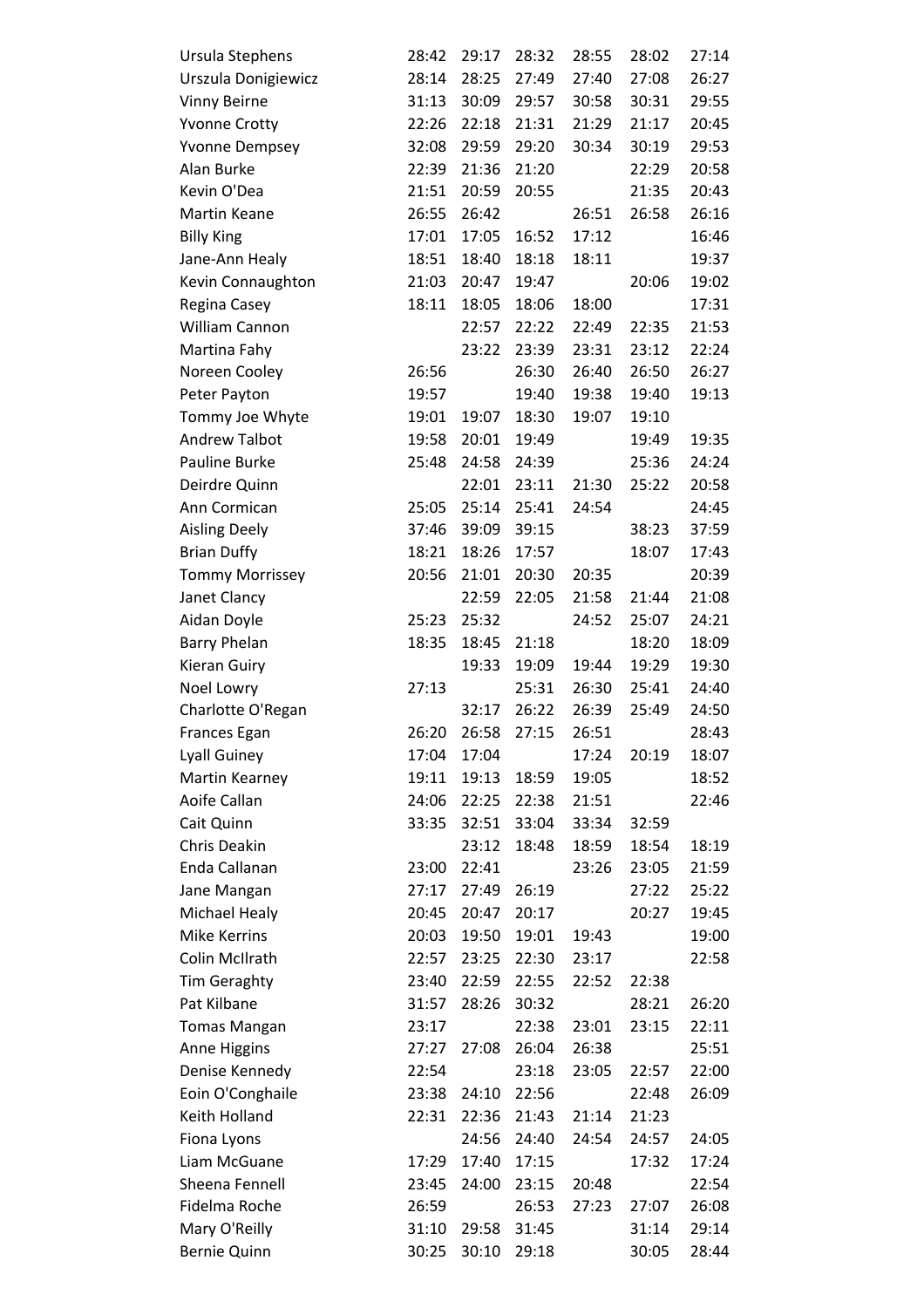| <b>Brian O'Donnell</b>   |       | 21:33 | 20:55 | 21:08 | 21:21 | 20:44 |
|--------------------------|-------|-------|-------|-------|-------|-------|
| <b>Caroline Mitchell</b> |       | 26:54 | 26:27 | 26:09 | 26:32 | 25:49 |
| Colm Hawe                | 19:22 | 19:42 | 19:20 | 19:51 |       | 19:16 |
| Declan Madden            | 20:40 | 20:17 | 19:49 | 20:11 |       | 20:00 |
| Enda Groarke             | 20:39 |       | 20:08 | 21:50 | 20:07 | 19:52 |
| John Reddington          | 23:19 | 23:00 | 23:00 | 23:29 | 23:06 |       |
| Kevin McNama             | 20:40 | 20:24 | 20:10 |       | 19:58 | 19:20 |
| Martin Lennon            | 23:01 |       | 22:56 | 22:12 | 22:22 | 21:44 |
| Paul Greaney             | 21:32 |       | 20:55 | 22:08 | 20:54 | 21:02 |
| Sabrina O'Regan          | 24:38 | 24:06 |       | 24:01 | 23:53 | 23:01 |
| Anne McMahon             | 33:20 | 32:19 |       | 33:01 | 32:03 | 32:18 |
| Claire Madden            | 29:10 | 28:11 |       | 28:32 | 29:26 | 29:46 |
| Fergal Leahy             | 26:38 | 24:48 | 24:47 |       | 24:46 | 24:15 |
| Fiona Kelly              | 26:32 | 26:12 | 25:43 | 25:37 |       | 25:04 |
| Julian Conneely          | 20:05 |       | 19:34 | 19:43 | 19:35 | 19:15 |
| <b>Keith Davies</b>      | 22:07 | 22:10 | 21:46 | 21:52 |       | 22:15 |
| Lynne Kerr               | 32:30 | 31:55 | 31:42 |       | 33:32 | 32:05 |
| Marc Connaughton         | 19:47 | 20:14 | 19:36 | 19:55 | 20:10 |       |
| <b>Noel Crowley</b>      | 30:54 |       | 29:06 | 29:49 | 28:24 | 29:09 |
| Shane Broughal           | 20:37 | 20:38 | 20:02 | 28:51 |       | 20:27 |
| <b>Stephen Carty</b>     |       | 22:28 | 22:27 | 23:22 | 22:29 | 21:25 |
| <b>Trevor Rowland</b>    | 23:38 | 24:06 | 23:33 | 23:28 |       | 22:36 |
| Zara Archibald           | 26:42 | 25:06 | 26:13 |       | 23:14 | 23:13 |
| Aidan McIntyre           | 21:15 |       | 21:05 | 21:19 | 20:53 | 20:38 |
| Aileen Tangney           | 28:05 | 27:47 | 27:26 |       | 28:16 | 27:44 |
| Eimear Kyne              | 24:32 | 23:05 | 23:29 | 23:37 | 23:31 |       |
| Paul Mitchell            |       | 28:16 | 27:14 | 27:03 | 28:04 | 26:44 |
| <b>Tomas Boyle</b>       | 22:35 | 24:46 | 22:09 | 24:29 |       | 23:20 |
| Alan Forde               | 18:57 | 18:54 | 18:29 | 18:49 |       | 18:16 |
| John Rushe               | 20:14 | 20:13 | 19:54 | 20:18 |       | 19:52 |
| Paul Tully               | 19:52 | 19:37 |       | 19:31 | 19:45 | 18:48 |
| Paula Rochford           | 27:24 | 27:49 | 26:36 |       | 27:24 | 26:20 |
| Tony Fahy                | 22:20 |       | 22:16 | 23:05 | 23:01 | 22:59 |
| <b>Triona Cleary</b>     | 26:11 | 26:34 |       | 26:30 | 26:20 | 26:16 |
| Ann-Marie O'Hara         | 29:14 | 27:53 |       | 28:11 | 27:34 | 26:38 |
| <b>Cathal Ruane</b>      | 20:41 | 20:51 |       | 21:09 | 20:40 | 19:57 |
| Chloe Lemahieu           | 23:43 | 23:25 | 22:57 | 24:49 | 22:59 |       |
| <b>Damien Watts</b>      |       | 22:23 | 22:19 | 22:12 | 22:26 | 21:40 |
| David Moran              | 23:34 | 24:11 |       | 23:33 | 23:37 | 22:46 |
| David O'Neill            | 18:49 | 19:06 | 18:26 |       | 19:27 | 18:43 |
| Deirdre King             | 23:57 | 23:54 | 23:18 |       | 23:20 | 22:32 |
| <b>Esther Leahy</b>      | 23:06 | 22:43 | 22:39 | 22:28 |       | 21:29 |
| Gerard O'Malley          | 22:53 | 22:17 | 21:58 | 22:24 |       | 21:45 |
| Gretta Lee               | 24:18 | 24:35 | 23:30 |       | 24:35 | 23:05 |
| Helen Moran              | 24:46 |       | 23:55 | 24:08 | 24:19 | 22:49 |
| Helen Reddington         | 33:39 | 33:08 | 30:35 | 31:09 |       | 29:33 |
| Joe Hyland               | 25:41 | 26:07 | 24:59 | 25:47 |       | 25:03 |
| John Quinlivan           | 21:37 | 21:31 |       | 21:46 | 21:29 | 21:39 |
| Josephine Cullen         | 29:56 |       | 24:23 | 24:56 | 24:40 | 24:02 |
| Karen Keane              | 29:28 | 28:21 | 26:49 | 27:56 |       | 26:03 |
| Loretta Masterson        | 31:33 | 30:13 | 29:56 | 30:15 |       | 28:26 |
| Maggie Whyte             | 33:29 | 36:36 | 32:44 |       | 33:42 | 31:08 |
| Michael Stapleton        | 23:03 | 22:01 | 21:50 | 21:29 |       | 20:57 |
| Nicola Condon            | 23:26 | 22:45 | 22:57 |       | 23:09 | 22:28 |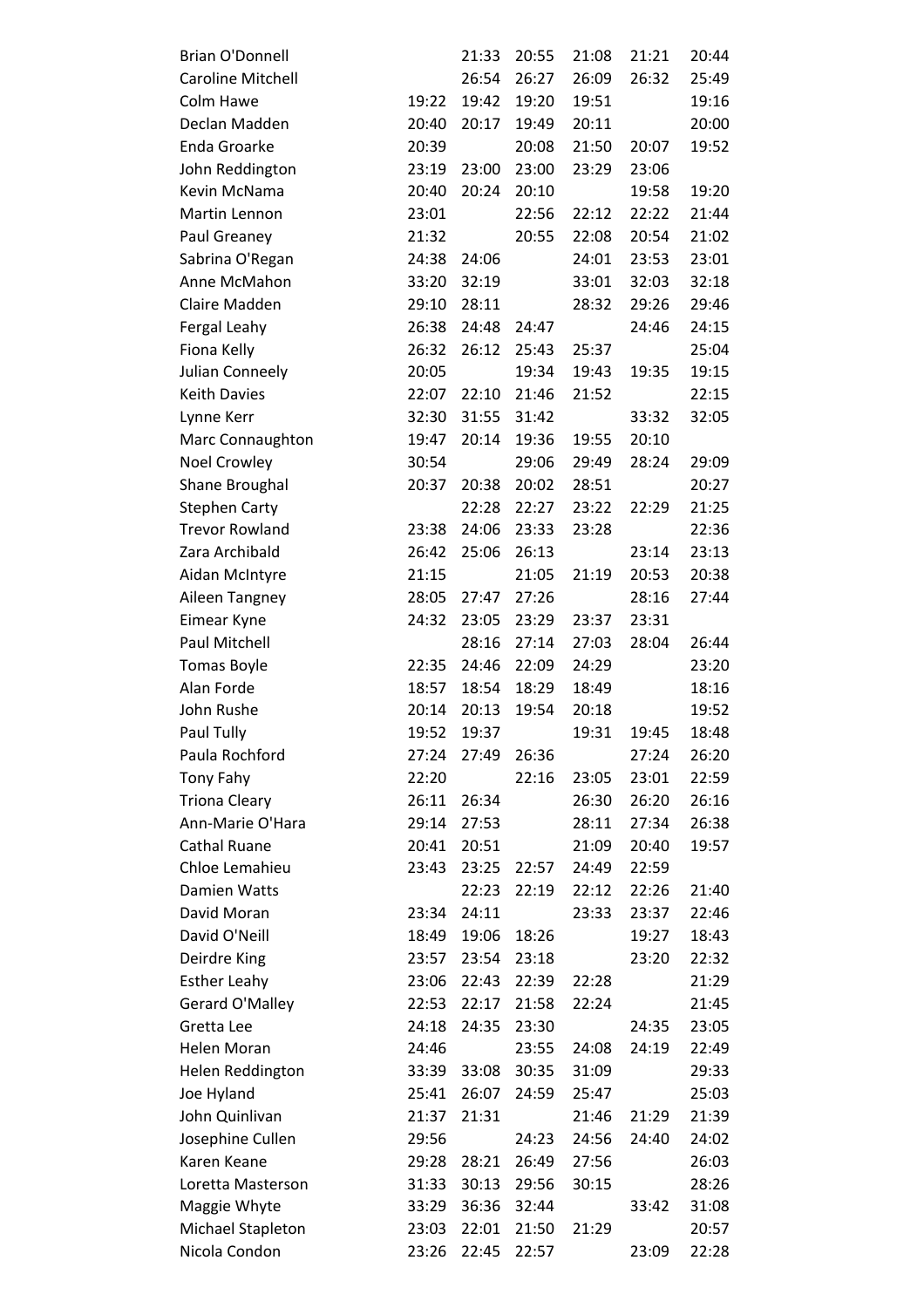| Olivia Fitzpatrick       |       | 26:32 | 24:52 | 25:13 | 24:17 | 24:46 |
|--------------------------|-------|-------|-------|-------|-------|-------|
| <b>Ollie Higgins</b>     | 19:21 |       | 18:56 | 19:16 | 19:04 | 18:45 |
| Owen Byrne               | 16:30 |       | 16:19 | 16:25 | 16:32 | 15:57 |
| Peter Elwood             | 28:15 | 28:22 |       | 28:06 | 27:57 | 27:26 |
| Ronan McCarthy           |       | 19:44 | 19:14 | 19:22 | 23:05 | 18:40 |
| <b>Ruth Heery</b>        | 25:27 | 25:03 |       | 24:55 | 25:42 | 25:25 |
| <b>Teresa Healy</b>      | 28:24 | 28:06 | 27:19 | 28:40 |       | 27:56 |
| Ann-Marie Miskell        | 21:13 |       | 20:33 | 20:39 | 20:31 | 20:04 |
| <b>Beatrice Furey</b>    | 32:18 | 32:18 | 31:39 | 27:20 |       | 31:04 |
| Berni O'Neill            | 28:28 | 27:32 | 27:16 |       | 27:35 | 27:11 |
| <b>Bernie Rogers</b>     | 28:06 | 28:29 |       | 27:45 | 28:13 | 27:00 |
| Brendan Lohan            | 22:04 | 22:04 | 21:58 | 21:07 | 21:51 |       |
| Caroline Mahon           | 29:36 | 29:59 | 28:34 |       | 30:08 | 29:11 |
| <b>Colman Greene</b>     | 20:11 | 20:09 | 19:41 |       | 20:29 | 19:20 |
| David Noone              | 19:34 | 18:21 | 18:01 | 20:03 |       | 17:45 |
| Dorcas Whitney           | 26:24 | 25:30 |       | 26:00 | 25:22 | 24:41 |
| Fiona Doughan            | 23:03 |       | 23:05 | 22:40 | 23:43 | 22:36 |
| Gordon Fahy              | 22:54 | 23:25 |       | 22:48 | 22:46 | 21:55 |
| Jim Vaughan              | 20:50 |       | 21:10 | 20:26 | 20:44 | 20:23 |
| John Langan              | 22:15 |       | 21:00 | 21:11 | 21:00 | 20:42 |
| <b>Justin McDermott</b>  | 19:04 | 18:47 | 18:40 |       | 19:05 | 18:18 |
| Kevin Devane             | 26:11 | 26:08 | 25:40 | 26:33 |       | 25:18 |
| Laura Folan              | 37:37 |       | 36:24 | 35:45 | 36:00 | 33:50 |
| <b>Mandy Post</b>        | 24:05 | 24:29 | 24:13 |       | 24:37 | 24:38 |
| Neasa Canavan            | 22:12 | 23:49 | 23:06 | 24:09 | 24:45 |       |
| Niamh Murphy             | 25:30 | 24:50 | 24:39 |       | 24:44 | 24:25 |
| Nicola Walsh             | 26:13 | 24:36 |       | 25:43 | 26:40 | 25:13 |
| Norma McNamara           | 23:50 | 30:57 |       | 23:47 | 22:54 | 22:58 |
| Olga O'Reilly            | 30:16 | 30:03 | 30:30 |       | 31:33 | 30:49 |
| Padraic Nevin            | 24:18 | 24:35 | 23:28 |       | 23:12 | 22:21 |
| Paraic Oates             | 20:04 |       | 26:07 | 26:16 | 25:35 | 25:40 |
| <b>Philip Smith</b>      | 28:37 | 29:11 | 27:50 | 27:33 |       | 27:04 |
| <b>Ronan Mannion</b>     | 22:03 | 21:29 | 20:32 | 21:26 |       | 21:09 |
| Sinead Leonard           | 32:38 |       | 32:25 | 33:20 | 32:57 | 31:26 |
| <b>Tony Butler</b>       |       | 29:45 | 24:29 | 32:15 | 28:37 | 30:55 |
| Aidan Connaughton        | 18:30 | 18:20 | 18:08 |       | 18:35 | 17:54 |
| <b>Aishling Tyrrell</b>  | 27:47 | 27:07 | 27:44 | 27:14 |       | 26:04 |
| <b>Brian Spain</b>       | 28:44 | 27:09 | 26:15 |       | 26:38 | 25:07 |
| Eamonn Curtin            | 26:37 | 27:06 | 27:34 |       | 27:36 | 24:11 |
| Fergal O'Malley          |       | 31:04 | 29:04 | 30:00 | 33:09 | 28:50 |
| James Molloy             | 22:56 | 24:01 | 22:54 |       | 27:30 | 22:19 |
| Niamh Colleran           | 29:08 | 27:33 | 27:40 | 28:08 |       | 27:25 |
| Ronan Nevin              | 20:41 | 19:56 | 20:16 | 20:01 |       | 19:49 |
| <b>Shane Conneely</b>    | 22:42 | 21:55 | 21:33 | 21:51 |       | 21:39 |
| Sinead Kelly             | 28:30 | 28:04 | 27:34 |       | 28:57 | 29:08 |
| <b>Suzanne Rodgers</b>   | 24:22 | 24:46 | 23:47 | 30:45 | 24:33 |       |
| <b>Tomas Connell</b>     | 24:58 | 22:45 | 21:49 |       | 22:47 | 20:54 |
| Tom Kilgarriff           | 23:02 | 23:17 | 22:01 |       | 22:33 | 22:14 |
| Aoibhinn Moore           | 22:48 | 34:19 | 33:22 |       | 22:23 | 32:20 |
| <b>Margaret Flannery</b> | 24:08 |       | 23:38 | 23:56 | 24:10 | 22:58 |
| <b>Conrad Golden</b>     | 19:06 | 19:00 | 18:32 | 18:47 |       | 18:25 |
| Maura Blanchard          | 27:48 |       | 28:19 | 27:41 | 27:05 | 26:42 |
| Aidan Dillon             | 22:16 | 21:42 | 21:41 | 21:12 |       | 20:51 |
| Amanda Heaney            | 25:53 | 26:18 | 24:58 | 24:37 | 24:28 |       |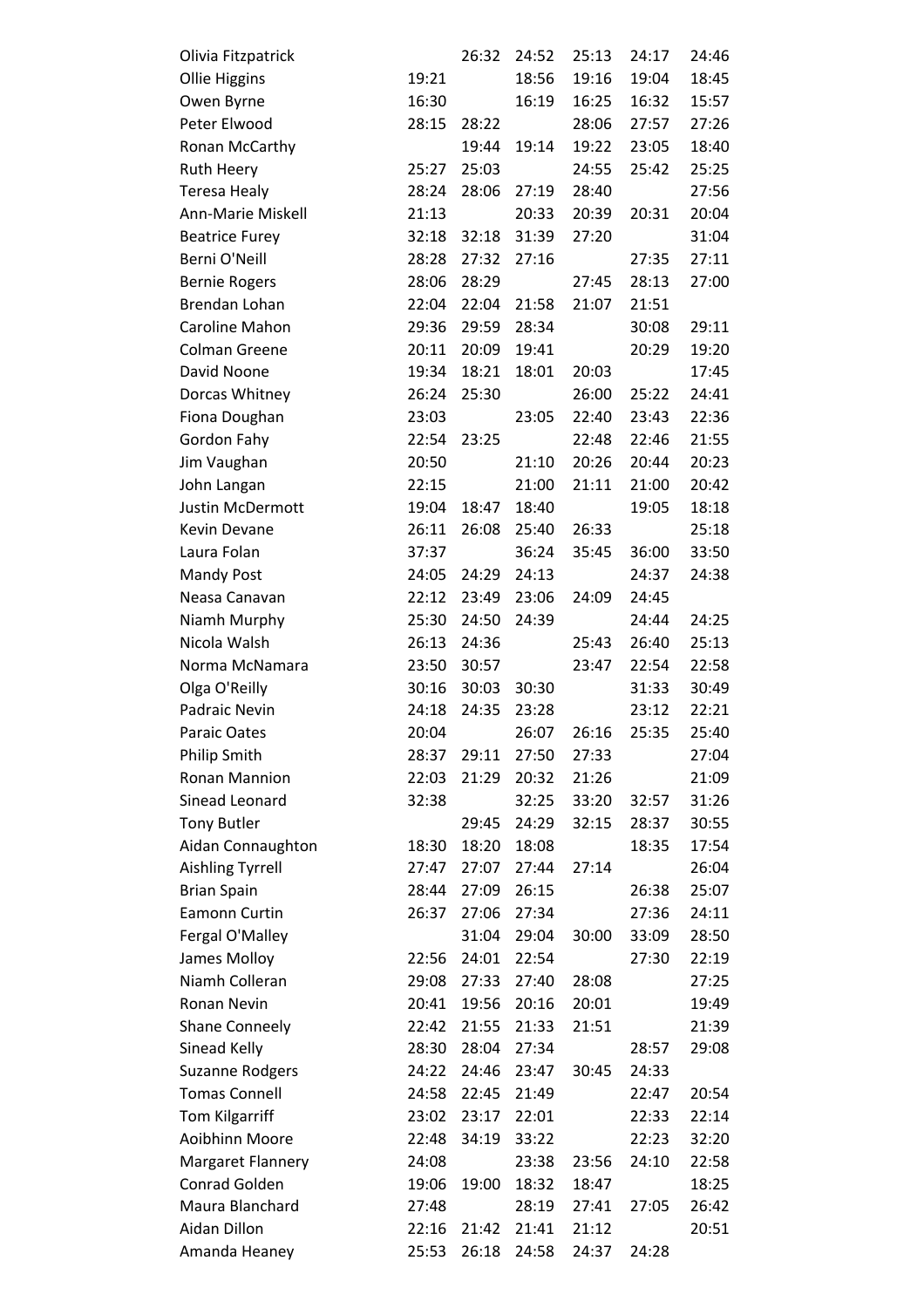| Amanda Horan                | 24:00 | 24:02 | 23:49 |       | 23:40 | 23:25 |
|-----------------------------|-------|-------|-------|-------|-------|-------|
| Amanda Keane                | 26:52 | 27:19 | 24:31 |       | 25:49 | 24:09 |
| Anita Curley                | 31:04 | 31:25 |       | 31:27 | 30:23 | 36:51 |
| Anna Quinn                  | 30:05 | 30:25 | 29:08 |       | 29:14 | 28:24 |
| Ann-Marie O'Hara 1          | 34:54 | 32:56 | 32:39 |       | 34:39 | 37:45 |
| Aoife Carney                | 27:40 | 27:13 | 28:05 | 27:42 |       | 28:38 |
| Aoife Harhen                | 37:36 |       | 35:52 | 34:36 | 34:30 | 34:28 |
| Aonghus Sammin              | 22:38 | 22:02 | 21:48 | 22:38 | 21:45 |       |
| <b>Audrey Acton</b>         | 33:07 |       | 31:50 | 32:44 | 32:19 | 30:47 |
| <b>Brenda Rabbitte</b>      | 28:24 | 28:29 | 28:29 | 28:44 | 28:11 |       |
| <b>Brendan Ward</b>         | 20:47 | 19:43 | 19:31 | 19:19 |       | 19:05 |
| <b>Brian Fanning</b>        | 24:05 | 22:26 | 22:13 |       | 22:37 | 23:02 |
| <b>Carol Grimes</b>         | 30:33 | 31:14 | 29:04 |       | 34:08 | 22:37 |
| Caroline Freeney            | 29:54 | 29:00 | 28:38 | 30:14 | 29:47 |       |
| Caroline Leonard            | 32:39 |       | 32:26 | 33:20 | 32:57 | 31:25 |
| Caron O'Regan               | 27:11 | 26:28 | 26:09 | 26:42 |       | 26:00 |
| <b>Catherine Anne Field</b> | 29:00 |       | 28:20 | 27:34 | 28:05 | 27:19 |
| Catriona Donoghue           | 29:24 | 29:57 |       | 29:45 | 29:14 | 28:19 |
| conor Jennings              | 24:14 |       | 24:05 | 23:19 | 25:15 | 23:09 |
| Conor Madden                | 23:51 | 23:14 |       | 23:33 | 23:21 | 23:30 |
| Cora Fawl                   | 33:16 | 32:45 | 31:03 |       | 32:45 | 32:10 |
| Dara Williams               | 19:34 | 19:01 |       | 19:02 | 19:12 | 18:36 |
| David Hardiman              | 24:23 | 24:01 |       | 23:48 | 23:19 | 22:42 |
| Debbie Charleton            | 30:28 |       | 29:06 | 29:50 | 30:06 | 29:08 |
| Dec Hanniffy                | 27:02 |       | 25:53 | 24:49 | 25:03 | 23:58 |
| Deirdre Henry               | 32:37 | 32:32 | 31:46 | 34:25 | 32:00 |       |
| Domhnall Canney             | 22:07 | 23:09 | 22:16 |       | 23:55 | 21:33 |
| Elaine McHugh               | 29:03 |       | 27:55 | 28:22 | 28:07 | 26:34 |
| <b>Elaine Mulry</b>         | 32:38 | 31:52 | 31:12 | 31:46 |       | 30:51 |
| <b>Emer Caulfield</b>       | 30:09 |       | 27:37 | 27:26 | 27:03 | 26:47 |
| <b>Emer McDermott</b>       | 24:46 | 24:47 | 24:31 |       | 25:02 | 25:00 |
| Eoghan O'Ceallaigh          | 21:59 | 21:29 | 20:15 |       | 21:22 | 20:45 |
| Evelyn Feehily              |       | 25:55 | 25:27 | 25:28 | 25:40 | 25:18 |
| Fergal Walsh                |       | 18:35 | 18:20 | 18:21 | 18:19 | 18:01 |
| Finola Brogan               |       | 29:23 | 28:10 | 27:51 | 28:07 | 27:49 |
| Fintan Shannon              | 22:09 | 21:41 | 21:10 | 21:32 |       | 21:31 |
| Fiona Duane                 | 34:51 | 32:25 | 32:24 | 32:56 | 33:13 |       |
| Fiona Gilchreest            | 26:06 | 25:56 | 24:43 |       | 26:30 | 30:12 |
| <b>Frances Cussen</b>       | 30:21 | 30:34 | 29:42 | 30:12 | 30:01 |       |
| Gabriel Walsh               | 20:47 |       | 20:50 | 20:58 | 20:54 | 20:21 |
| Ger O'Mahony                | 22:13 | 21:31 | 21:16 |       | 21:02 | 21:00 |
| Gordon Lenihan              | 27:00 | 26:39 | 25:40 |       | 28:15 | 25:20 |
| <b>Grace Lavelle</b>        | 23:57 | 24:46 | 23:18 | 24:04 | 24:00 |       |
| Helena Devane               | 30:34 | 31:18 | 29:55 | 30:50 |       | 30:48 |
| <b>Irene Fallon</b>         | 24:30 | 23:56 | 23:48 |       | 23:54 | 23:15 |
| James O'Dea                 | 24:11 | 23:19 | 22:47 |       | 23:21 | 22:24 |
| Janan Alani                 | 32:39 | 36:40 | 30:59 | 31:36 |       | 33:19 |
| Joan Walsh                  | 22:34 | 22:35 | 22:18 |       | 23:08 | 22:42 |
| Joanne Kiely                | 24:34 | 23:57 | 23:56 | 24:18 |       | 24:00 |
| John Breslin                | 22:04 | 21:57 | 20:40 |       | 20:58 | 20:15 |
| John P Murphy               | 24:54 | 24:40 | 24:33 | 24:23 | 24:23 |       |
| Karen Berry                 | 39:53 | 37:42 | 36:08 | 36:47 |       | 38:29 |
| Karen Donoghue              | 26:01 | 26:28 | 26:17 | 25:38 |       | 25:31 |
| Kathleen Furey              | 29:52 | 29:26 |       | 29:13 | 27:59 | 27:39 |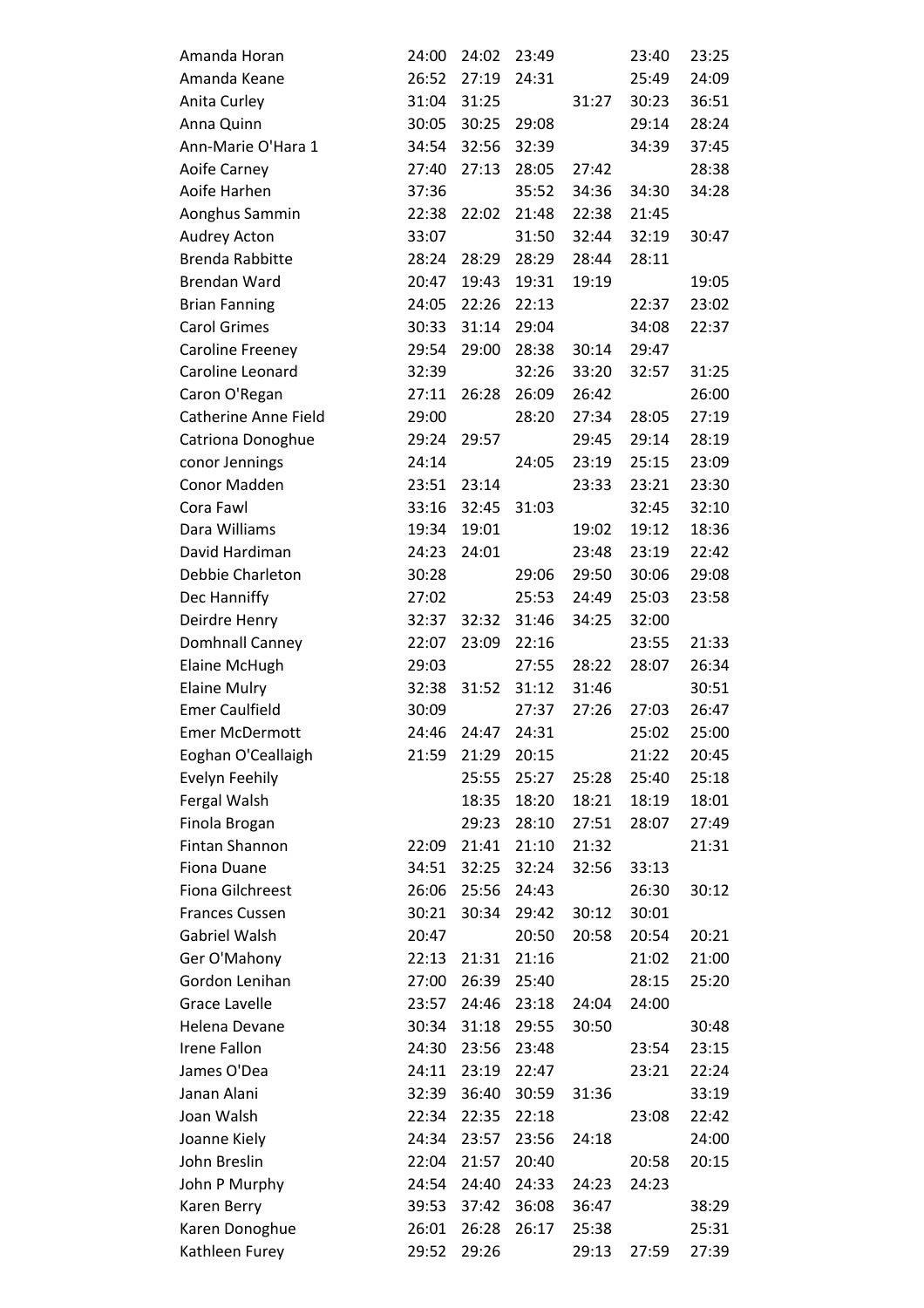| Kevin Carr              | 18:36 | 18:42 | 18:17 |       | 26:53 | 17:51 |
|-------------------------|-------|-------|-------|-------|-------|-------|
| Kevin Moore             | 19:32 | 19:08 | 18:23 |       | 18:34 | 18:00 |
| Laura Fahy              | 35:33 | 35:38 | 33:01 | 33:03 | 32:06 |       |
| Lelia Quinn             | 26:55 | 26:02 | 25:41 |       | 26:06 | 25:55 |
| Liam Brennan            | 23:12 | 23:09 | 22:28 | 22:30 |       | 23:12 |
| Liam Power              | 23:06 | 22:39 | 22:29 | 23:24 | 23:16 |       |
| Linda Doran             | 27:48 |       | 30:28 | 28:48 | 28:26 | 28:14 |
| Linda McDonald          | 31:47 |       | 30:08 | 28:51 | 29:14 | 27:50 |
| Lorcan Bouchier         | 20:17 | 20:10 | 19:51 | 19:47 |       | 19:21 |
| Louise Casey            | 36:48 | 36:09 | 35:01 |       | 35:38 | 34:41 |
| Louise O'Callaghan      |       | 35:39 | 33:57 | 34:37 | 28:49 | 34:46 |
| Maebh Grace             | 32:58 | 32:24 | 31:04 | 32:14 |       | 29:44 |
| Maeve Hynes             | 24:27 | 23:53 |       | 23:30 | 23:24 | 22:53 |
| <b>Mairead Barrett</b>  | 28:30 | 28:20 | 28:25 | 29:15 | 29:30 |       |
| Mairead Madden          | 31:24 | 29:30 | 28:19 |       | 28:35 | 26:03 |
| Marguerite D'Arcy       | 30:56 | 22:01 | 21:40 |       | 22:27 | 20:54 |
| Maria Moran             | 26:27 | 26:50 | 24:59 |       | 25:33 | 25:34 |
| Marie Boyle             | 20:53 | 20:37 | 20:02 | 20:33 |       | 20:45 |
| Marie Fahy              | 26:25 | 25:34 |       | 26:02 | 25:31 | 25:10 |
| Marie Mannion           | 36:10 | 35:02 | 36:21 | 36:52 | 35:26 |       |
| <b>Martin Hegarty</b>   | 17:42 |       | 17:33 | 17:56 | 17:55 | 17:27 |
| Mary McGroddy           | 29:23 | 28:53 | 28:06 |       | 28:33 | 27:39 |
| Mary Nohilly            | 29:50 | 30:40 | 28:43 |       | 28:48 | 28:19 |
| Michael Begley          | 20:15 |       | 20:27 | 20:36 | 20:31 | 20:20 |
| Michael Carey 1         |       | 43:00 | 43:25 | 47:36 | 42:58 | 43:30 |
| Michael Killeen         | 20:37 | 20:27 | 20:36 | 20:46 | 20:49 |       |
| Michael Killeen 1       | 21:45 | 20:38 |       | 21:50 | 21:07 | 20:21 |
| Michelle Ryan           | 33:08 | 31:16 |       | 30:19 | 31:51 | 30:20 |
| Michelle Shaughnessy    | 35:20 | 33:38 | 32:19 | 32:40 | 31:45 |       |
| Mike Daly               | 26:59 | 25:54 | 25:09 |       | 27:20 | 25:03 |
| Mike O'Mahoney          | 20:08 | 19:18 | 19:16 |       | 20:05 | 19:44 |
| Nicholas Cosgrave       | 21:58 | 22:04 | 21:27 |       | 22:20 | 27:33 |
| Padraig Healy           | 32:51 |       | 30:32 | 30:38 | 31:08 | 29:39 |
| Padraig McHugh          | 19:25 | 19:13 | 18:51 | 19:10 |       | 18:28 |
| Pat Costello            | 24:06 | 23:00 | 23:11 |       | 23:15 | 22:49 |
| Pat Dirrane             | 20:17 | 20:12 | 19:52 | 19:37 |       | 19:26 |
| Paul Anglim             |       | 22:46 | 21:52 | 22:03 | 21:53 | 22:00 |
| Paul Canavan            | 21:52 |       | 22:27 | 21:40 | 22:13 | 23:00 |
| Paula Mullins           | 25:07 |       | 25:13 | 24:33 | 24:13 | 23:57 |
| Peter Conroy            | 20:30 | 20:15 | 19:17 | 19:33 | 19:50 |       |
| Philip Cribbin          | 25:32 |       | 25:14 | 25:49 | 25:36 | 24:20 |
| Rachel O'Brien          | 28:33 | 28:00 | 27:10 | 27:25 | 27:25 |       |
| Ray Quinn               | 21:39 | 22:18 | 21:04 | 20:28 | 20:43 |       |
| Reamonn O'Flatharta     | 26:24 | 24:44 | 23:42 |       | 24:00 | 23:23 |
| Renee O'Connor          | 37:57 | 37:00 | 36:31 |       | 37:56 | 36:44 |
| Rhonda Cribben          | 35:22 | 35:16 | 34:15 | 34:50 | 34:48 |       |
| <b>Robert Patton</b>    | 31:18 | 29:39 | 29:06 | 29:35 | 29:56 |       |
| Roseanne Trehy          | 21:58 | 22:32 | 21:35 | 22:03 |       | 21:10 |
| Rosemarie O'Sullivan    | 28:30 | 27:53 | 27:33 |       | 28:56 | 28:21 |
| <b>Rosemary Sweeney</b> |       | 35:48 | 32:19 | 32:29 | 31:52 | 32:15 |
| <b>Russell Greaney</b>  | 22:27 |       | 21:14 | 21:25 | 21:27 | 20:48 |
| Sandra Dolan            | 27:51 | 26:53 | 26:15 | 26:22 |       | 25:28 |
| Sarah Molloy            | 25:58 | 25:24 | 25:00 |       | 28:08 | 24:49 |
| Sean Corcoran           | 25:55 | 23:59 |       | 24:08 | 23:13 | 24:27 |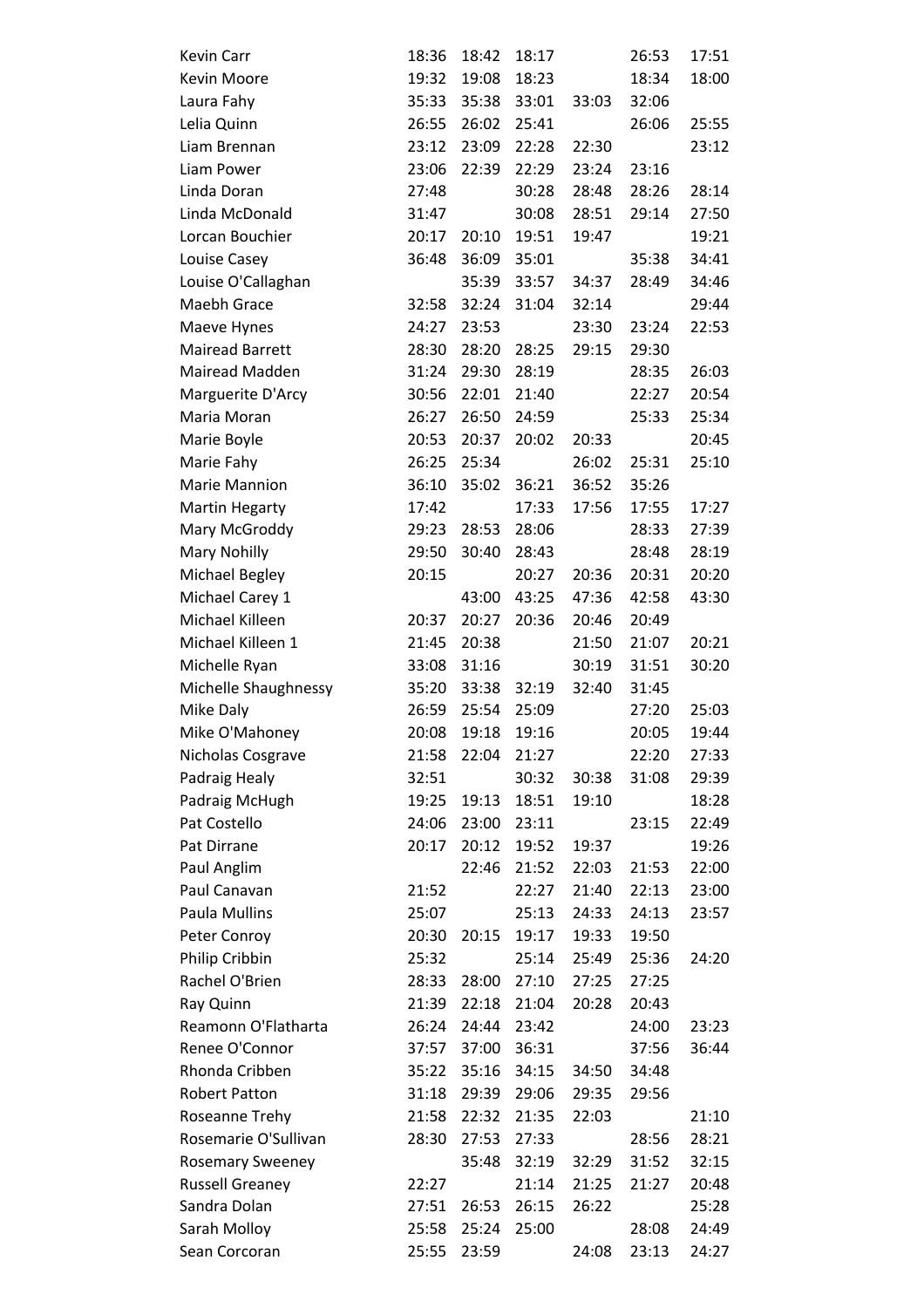| Shane Keane             | 26:27 | 26:27 | 25:39 | 25:42 |       | 25:20 |
|-------------------------|-------|-------|-------|-------|-------|-------|
| <b>Sharon Gibsey</b>    | 26:49 | 26:06 | 27:26 |       | 27:31 | 26:50 |
| Shauna Bocquet          | 20:56 | 26:53 | 22:13 | 24:09 |       | 22:30 |
| Siobhan O'Brien 1       |       | 43:20 | 41:56 | 36:30 | 32:41 | 32:07 |
| Stella Carty            | 24:52 | 24:43 | 24:29 |       | 24:32 | 23:32 |
| Stephen Brady           | 21:00 | 21:51 |       | 21:15 | 21:08 | 20:57 |
| Stephen Brien           |       | 22:49 | 22:45 | 22:37 | 22:08 | 21:51 |
| <b>Stephen Lawless</b>  | 26:30 |       | 26:06 | 25:51 | 26:28 | 24:54 |
| <b>Steve Spittles</b>   |       | 28:38 | 23:20 | 22:31 | 22:45 | 27:55 |
| Sue Redmond             |       | 20:15 | 19:57 | 20:08 | 20:11 | 20:10 |
| Suzanne Kelly           | 27:14 | 28:36 | 27:29 |       | 28:03 | 26:41 |
| <b>Therese Kelly</b>    | 32:38 | 31:52 | 31:13 | 31:50 |       | 30:52 |
| Therese Lydon           | 28:43 | 28:28 |       | 28:04 | 28:03 | 27:24 |
| <b>Tod Nolan</b>        | 22:40 | 22:23 | 21:52 | 22:15 |       | 21:54 |
| Tony O'Hare             | 22:43 | 22:42 | 21:38 | 22:13 |       | 22:08 |
| <b>Tracy Flavin</b>     | 29:24 | 29:02 |       | 28:04 | 26:56 | 24:29 |
| <b>Trevor Casserly</b>  | 22:04 | 21:27 | 21:17 | 23:05 |       | 22:02 |
| <b>Vincent Garvey</b>   | 24:55 | 24:29 |       | 24:11 | 24:19 | 23:13 |
| <b>Tony Nevin</b>       | 20:46 |       | 20:26 | 20:29 |       | 21:43 |
| TJ Beatty               |       | 32:01 | 26:10 |       | 24:50 | 25:51 |
| Maria McArdle           | 28:33 | 28:38 | 24:26 |       | 31:14 |       |
| Clodagh Lennon          | 23:14 | 22:15 | 22:13 | 21:51 |       |       |
| <b>Gabriel Gardiner</b> |       | 22:39 | 21:50 | 21:46 | 22:45 |       |
| Patrick Cosgrove        | 22:28 | 22:12 | 21:47 |       | 22:53 |       |
| Paul Stephens           | 22:17 | 22:17 | 21:44 | 22:02 |       |       |
| <b>Timmie Glavey</b>    | 16:49 | 16:56 | 16:39 | 17:02 |       |       |
| John Flattery           | 20:41 | 20:34 | 19:51 | 20:25 |       |       |
|                         |       |       |       |       |       |       |
| Martin Kenny            |       | 22:27 | 22:12 |       | 22:36 | 22:16 |
| Michael Duane           | 18:54 | 18:47 | 18:41 |       |       | 18:34 |
| Michael Hickey          |       | 28:35 | 28:41 |       | 30:02 | 27:50 |
| Morgan McHugh           | 19:02 |       |       | 19:03 | 18:53 | 18:40 |
| Angela McCluskey        | 34:13 | 33:04 | 32:01 |       |       | 32:47 |
| <b>Enda Munnelly</b>    | 21:37 | 21:00 | 20:34 | 21:46 |       |       |
| <b>Tony Killarney</b>   |       | 21:11 | 21:26 | 21:17 |       | 20:15 |
| Colm Scully             | 18:10 | 18:29 | 18:06 |       |       | 18:10 |
| Deirdre Ward            |       | 31:16 | 31:08 | 30:35 |       | 28:57 |
| Donal Gill              | 22:05 | 22:38 | 22:03 | 22:12 |       |       |
| Laura Canavan           | 29:36 | 28:22 | 27:53 | 28:21 |       |       |
| Olivia Deely            | 27:14 | 26:42 |       | 27:08 |       | 26:01 |
| Kevin Nolan             | 24:14 | 23:16 | 22:38 |       |       | 22:44 |
| Seamus Walsh            | 20:01 | 20:13 | 19:04 | 19:48 |       |       |
| <b>Andrew Parkinson</b> | 24:34 |       | 23:06 | 23:16 | 23:03 |       |
| Fiona Donovan           |       |       | 21:55 | 21:40 | 21:40 | 21:25 |
| David Leahy             |       | 27:09 |       | 28:00 | 27:26 | 26:31 |
| Deniece Williams        | 24:34 | 24:09 |       |       | 24:19 | 23:29 |
| <b>Yvonne Dowling</b>   |       | 30:19 | 27:29 |       | 28:41 | 28:32 |
| Derek Kelly             |       | 20:40 | 20:10 | 20:47 |       | 19:07 |
| Fergus Kelly            | 19:34 | 20:00 |       |       | 19:29 | 18:55 |
| <b>Gearoid Hennessy</b> | 22:16 | 21:52 | 22:16 | 21:35 |       |       |
| Lucy Friel              |       | 28:52 | 28:07 | 28:26 | 30:01 |       |
| <b>Martin Cotter</b>    |       | 22:32 |       | 21:05 | 20:56 | 20:15 |
| Mary Rohan              | 22:39 | 22:46 | 22:37 |       |       | 22:33 |
| Sinead Brody            |       |       | 18:43 | 19:10 | 19:09 | 18:44 |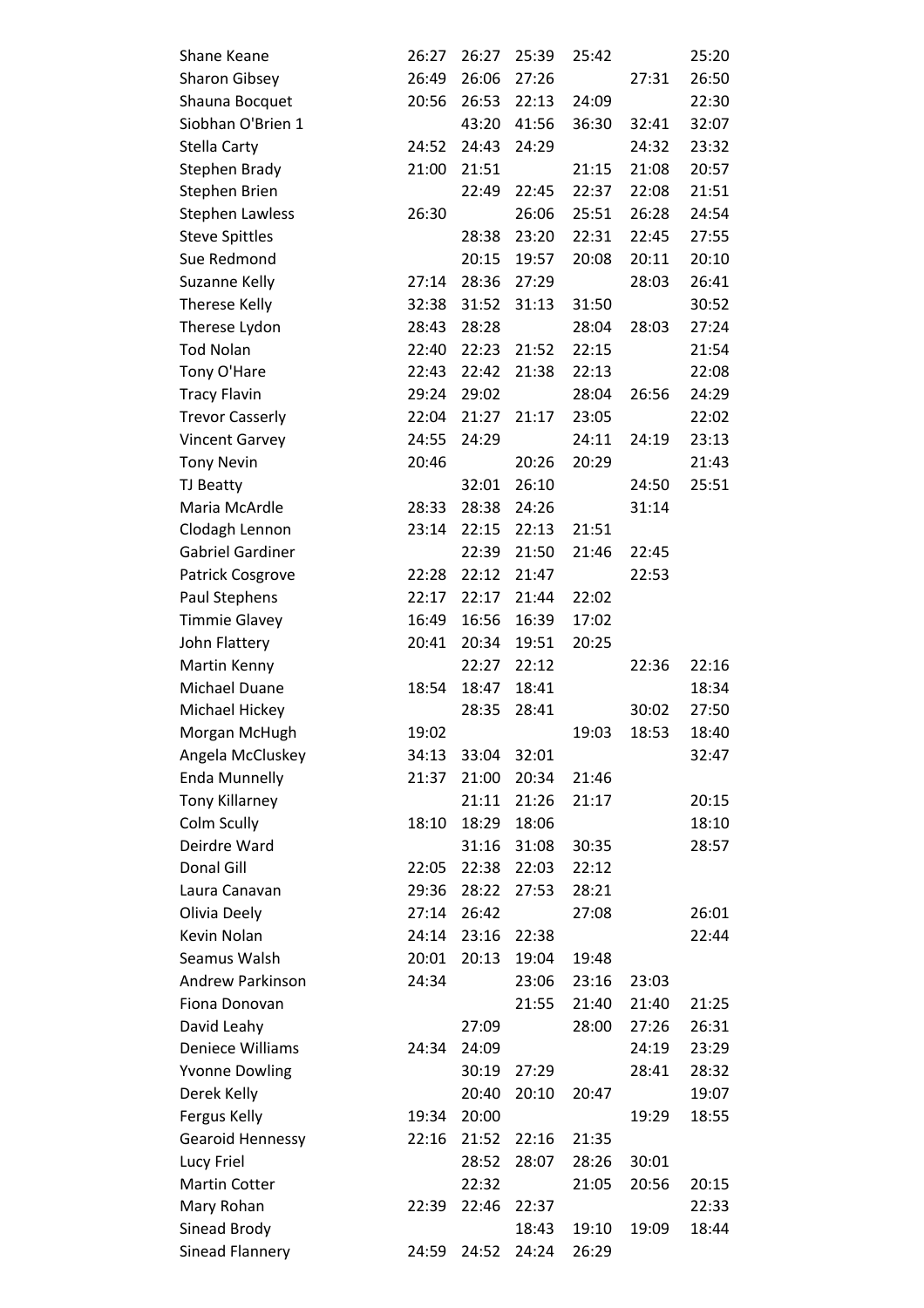| <b>Brendan Kennelly</b> | 20:13 |       | 19:56 | 20:08 |       | 19:34 |
|-------------------------|-------|-------|-------|-------|-------|-------|
| John Deely              | 26:27 | 26:00 |       | 25:58 | 25:39 |       |
| Leona Gibbons           | 30:00 | 29:54 | 29:11 | 29:29 |       |       |
| Michelle Moran          | 24:19 |       |       | 24:12 | 24:26 | 29:05 |
| John Cronin             | 17:19 | 17:58 |       | 17:33 |       | 17:07 |
| Paula Duggan            |       | 29:27 | 27:57 | 28:31 |       | 35:44 |
| Ronan O'Grady           | 25:49 | 26:01 | 25:13 |       | 26:14 |       |
| <b>Enda Collins</b>     | 26:13 | 26:26 |       | 28:23 | 27:16 |       |
| <b>Geraldine Nally</b>  | 25:24 |       |       | 24:13 | 24:29 | 23:04 |
| Jim Leahy               |       | 19:51 | 19:14 |       | 23:04 | 19:08 |
| John Fitzgerald         | 31:56 |       |       | 22:56 | 22:48 | 22:01 |
| Caroline Conlon         | 28:00 | 27:45 | 26:22 |       |       | 26:13 |
| Dan Sheahan             | 19:50 | 19:35 | 19:14 | 19:11 |       |       |
| Kevin Kenny             | 23:08 | 22:47 |       | 23:00 |       | 22:11 |
| Kieran McTigue          | 19:47 | 19:51 | 19:30 |       |       | 18:56 |
| Lena Zbroch             | 27:25 | 27:07 | 26:26 |       |       | 26:14 |
| Mark Mills              | 24:15 | 21:39 | 22:07 | 23:38 |       |       |
| Michael Ward            |       | 26:04 | 25:55 | 26:13 |       | 25:36 |
| Patrick Brennan         | 20:39 |       | 20:45 | 21:21 | 21:02 |       |
| <b>Stuart Harries</b>   | 21:36 | 21:09 | 20:03 | 23:57 |       |       |
| Ailbhe McLaughlin       | 27:53 | 27:54 | 26:42 |       | 28:26 |       |
| Anna Parkinson          | 28:38 |       |       | 29:16 | 29:01 | 28:06 |
| <b>Brendan McArdle</b>  | 19:09 | 19:07 |       |       | 19:07 | 18:31 |
| Celine O'Connell        | 31:47 | 31:57 | 30:37 | 28:51 |       |       |
| Cora Loftus             | 27:17 | 26:51 |       |       | 27:40 | 26:12 |
| Dearbhla Hanniffy       | 28:51 | 28:04 |       | 28:43 |       | 29:51 |
| Denise de Paor          |       | 27:36 | 26:19 | 27:25 |       | 27:20 |
| Gillian Kelly           | 28:32 | 27:57 | 26:30 | 26:51 |       |       |
| John Loughlin           | 20:59 | 19:14 |       | 18:55 | 18:50 |       |
| Linda Davey             | 28:36 | 29:06 | 28:01 |       | 29:44 |       |
| Michael Kerrin          | 17:42 | 17:33 |       | 20:31 |       | 21:47 |
| Niamh Kelly             | 29:38 |       |       | 28:25 | 27:45 | 29:13 |
| Pete Ray                | 23:40 | 22:52 | 22:46 |       | 23:23 |       |
| Shirley Quinn           |       | 25:05 |       | 25:13 | 24:52 | 23:54 |
| Stephen Foy             | 20:25 |       | 20:13 | 20:46 | 21:04 |       |
| Aidan Madden            |       |       | 21:25 | 21:30 | 22:33 | 21:07 |
| <b>Geoff Costello</b>   | 20:22 |       |       | 18:56 | 19:29 | 28:37 |
| <b>Hilary Moloney</b>   | 24:20 | 24:31 | 24:35 | 25:01 |       |       |
| Maureen Kinsella        | 31:35 | 30:40 | 29:51 |       | 29:25 |       |
| Michelle Whelton        |       | 28:08 | 27:09 | 27:50 | 28:27 |       |
| Niamh Butler            |       | 29:46 |       | 32:15 | 28:38 | 30:55 |
| Norman Black            | 22:57 | 22:22 |       | 22:09 | 22:04 |       |
| Orla Nealon             | 29:35 |       | 27:44 | 28:24 |       | 26:40 |
| <b>Tiernan Burke</b>    | 25:08 | 20:37 | 20:20 |       |       | 20:17 |
| Chris McGrath           | 18:29 | 18:14 |       | 18:05 | 18:11 |       |
| Maura Dunne             | 22:53 | 22:28 |       | 22:25 |       | 22:01 |
| Dee McGrath             | 28:41 |       | 25:17 | 24:39 |       | 24:03 |
| <b>Gerard Hall</b>      | 23:24 | 26:29 | 23:06 |       | 31:09 |       |
| Aine Glennon            | 26:03 | 25:22 |       |       | 24:58 | 24:34 |
| Alan Nolan              |       | 20:47 | 20:34 | 21:50 | 20:25 |       |
| Amanda Bowe             | 32:30 |       | 31:39 | 31:44 | 31:40 |       |
| Amy Haverty             |       |       | 38:01 | 38:11 | 37:16 | 32:00 |
| Anna Curran             | 37:33 | 38:12 |       | 39:09 | 36:49 |       |
| Aodan McCartaigh        | 19:28 | 19:12 | 18:50 | 19:36 |       |       |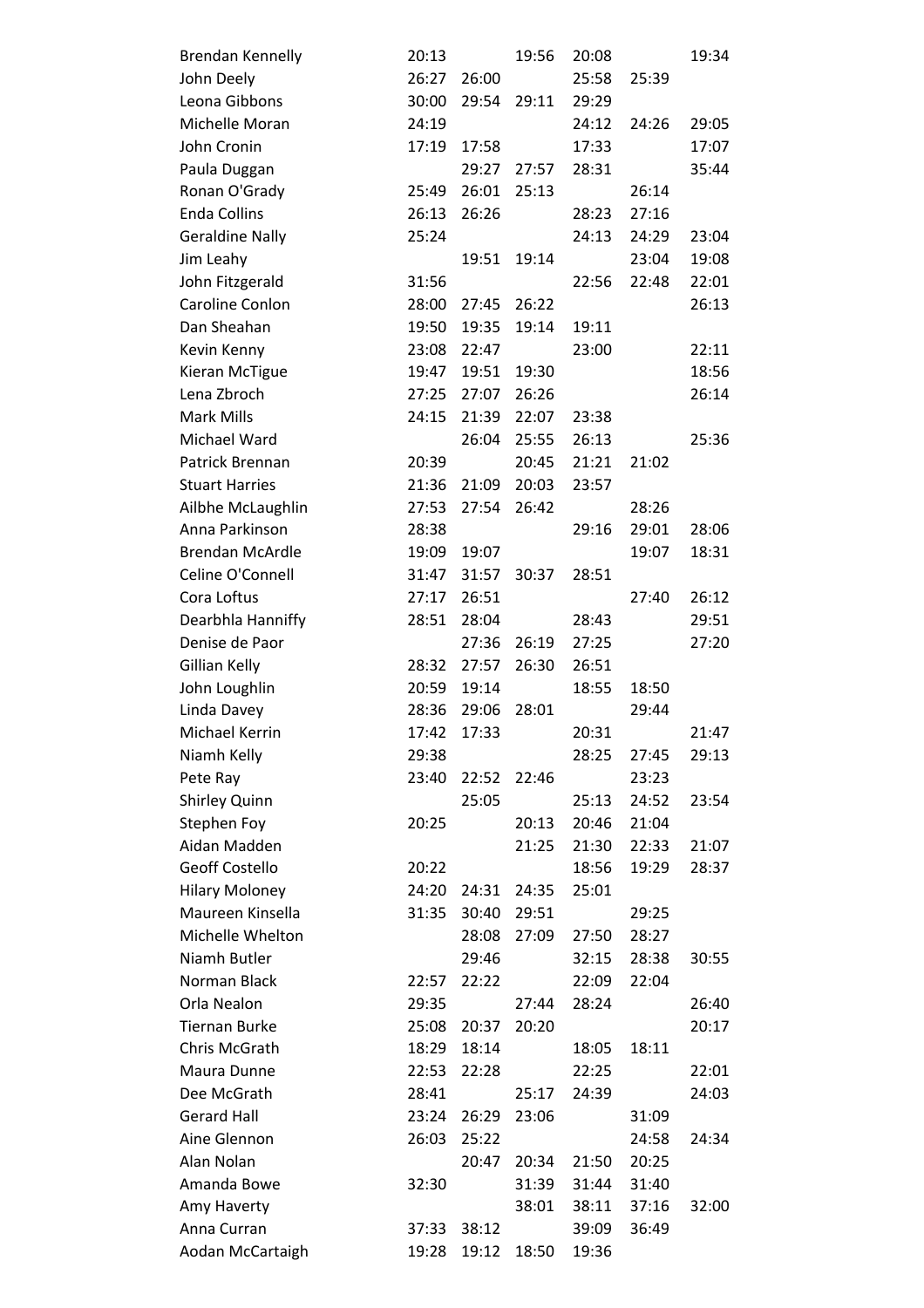| Aoife Fannin                    |       | 27:44 | 26:50 |       | 28:48 | 26:22 |
|---------------------------------|-------|-------|-------|-------|-------|-------|
| Aoife Morrissy                  |       | 33:08 | 31:32 |       | 30:32 | 29:31 |
| Barbara Bergin                  | 23:39 |       | 23:11 |       | 23:57 | 23:11 |
| Ben Vahey                       | 25:05 |       | 22:22 |       | 22:21 | 23:16 |
| <b>Brenda Ivers</b>             | 32:05 |       | 33:11 |       | 31:50 | 27:15 |
| <b>Brian Egan</b>               | 25:24 | 25:04 | 24:59 | 24:53 |       |       |
| <b>Bridget Harrington-Barry</b> | 36:19 |       |       | 35:24 | 34:01 | 33:38 |
| Caroline Warde                  | 30:30 | 30:34 | 30:50 |       | 29:50 |       |
| <b>Catherine Hession</b>        | 31:15 | 30:34 |       | 29:48 |       | 29:09 |
| Catherine O'Connor              | 37:57 | 36:07 |       |       | 37:56 | 36:44 |
| Declan Lavelle                  | 24:40 | 23:33 | 22:37 |       | 22:29 |       |
| Deirdre McCormack               | 29:18 | 29:36 | 29:36 |       | 29:36 |       |
| Deirdre Payne                   | 32:30 | 25:40 | 31:40 |       | 31:40 |       |
| Dermot Sheerin                  | 29:16 | 21:52 | 21:03 |       | 29:37 |       |
| Donal Leahy                     | 22:19 | 22:07 | 21:23 | 21:40 |       |       |
| Eamon Leahy                     | 24:45 | 25:03 | 24:16 |       | 25:27 |       |
| <b>Eddie Hennessy</b>           | 29:15 | 27:54 |       | 29:48 |       | 18:43 |
| Eilis Foran                     | 28:56 |       | 30:18 | 29:36 | 29:28 |       |
| <b>Elaine Healy</b>             | 25:48 | 27:07 | 25:51 | 26:03 |       |       |
| <b>Emily Holohan</b>            | 29:02 |       | 28:00 |       | 31:10 | 27:44 |
| Evelyn Birmingham               |       | 27:48 |       | 28:02 | 27:43 | 27:02 |
| Fergal O'Dowd                   | 19:25 | 19:43 | 19:31 |       |       | 19:25 |
| <b>Fergus Mullins</b>           | 22:43 |       | 21:52 | 22:13 | 22:44 |       |
| Fiachra Murphy                  | 23:43 | 22:53 | 21:57 | 21:49 |       |       |
| Gabriel Walsh 1                 | 23:16 | 23:07 | 22:42 |       | 23:45 |       |
| <b>Grace McKinney</b>           | 32:04 |       |       | 32:36 | 30:41 | 29:30 |
| Grainne Ni Uallachain           | 19:31 |       |       | 19:41 | 19:23 | 18:52 |
| Helen Donoghue                  |       | 30:49 | 31:00 |       | 30:56 | 30:20 |
| <b>Helen Murphy</b>             |       | 35:45 | 33:32 | 32:23 | 32:18 |       |
| Imelda Gormally                 |       | 22:36 | 21:31 | 21:45 | 21:52 |       |
| Irene Corban                    | 27:39 | 27:14 | 26:51 |       |       | 26:24 |
| Irene Doyle                     | 36:09 |       | 33:17 | 33:22 | 32:38 |       |
| James Collins                   |       | 27:05 | 26:08 |       | 26:51 | 26:41 |
| James Regan                     | 20:15 | 20:09 | 19:45 | 20:04 |       |       |
| John Dolan                      | 20:10 | 20:43 | 19:52 |       |       | 19:38 |
| John O'Leary                    | 20:24 | 20:17 | 19:53 |       | 20:11 |       |
| Kathrin Antweiler               | 27:42 |       | 26:10 | 25:34 |       | 24:16 |
| Kenneth O'Dea                   | 19:17 | 19:27 | 18:55 |       | 24:02 |       |
| Laura Nee                       | 33:39 |       | 30:21 | 29:59 |       | 30:06 |
| Liam Minihan                    | 29:53 |       | 31:20 | 31:16 | 31:03 |       |
| Liam Mullins                    | 19:37 |       | 18:54 | 19:13 | 18:50 |       |
| <b>Lisa Mannion Lyons</b>       | 29:07 | 30:50 | 29:07 |       | 30:57 |       |
| Maggie Vahey                    | 20:40 |       | 20:53 |       | 20:59 | 20:17 |
| Marian Spelman                  | 30:07 |       | 28:56 | 29:12 | 24:13 |       |
| Marian Wilson                   | 29:22 |       | 29:35 | 30:43 |       | 27:55 |
| Marie Moran                     |       | 27:35 | 26:49 | 26:38 |       | 25:48 |
| Mary Duane                      | 27:39 |       | 27:12 | 27:49 |       | 26:54 |
| Michael Whyte                   | 28:04 | 26:39 |       | 27:13 | 25:20 |       |
| Michelle Reilly                 | 29:37 | 29:09 |       | 29:44 |       | 29:14 |
| Neasa Ni Eachteirn              | 28:24 | 25:51 | 24:43 |       |       | 25:07 |
| Niamh Considine                 | 30:51 | 29:24 | 30:38 |       |       | 31:24 |
| Niamh Feeney                    |       | 31:45 | 31:00 |       | 31:53 | 30:56 |
| Niamh McHugh                    | 28:28 | 28:08 | 25:09 | 26:23 |       |       |
| Nicky Deasy                     | 31:05 |       | 28:08 | 27:42 | 27:57 |       |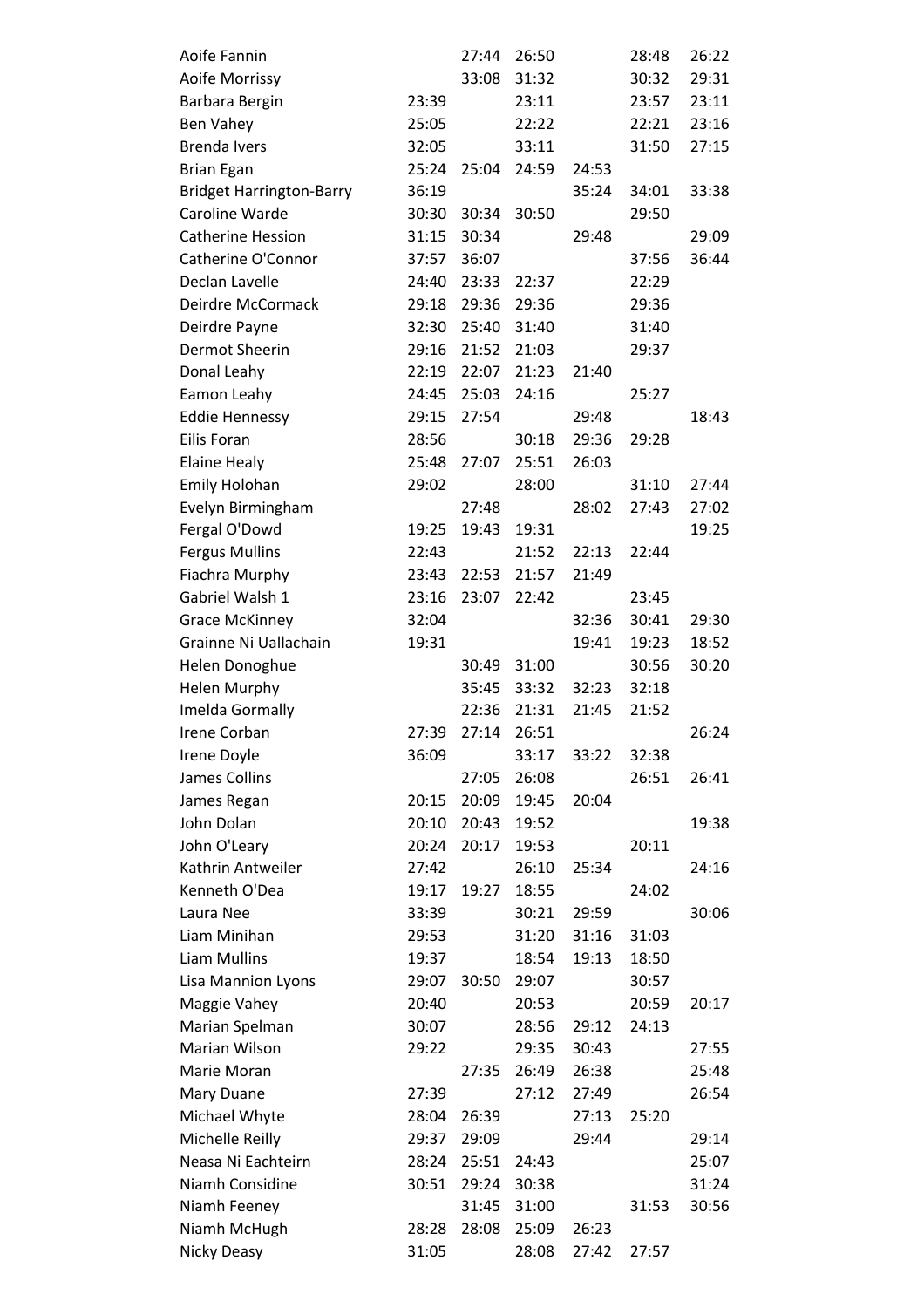| Noelle Gallagher                             | 33:39          | 33:58 | 32:53          |       |                | 34:19          |
|----------------------------------------------|----------------|-------|----------------|-------|----------------|----------------|
| Noelle Kilduff                               | 26:04          |       | 26:38          |       | 24:22          | 23:29          |
| Ollie Kyne                                   | 24:17          | 23:00 | 22:59          | 25:27 |                |                |
| Patrick Leydon                               | 22:25          | 21:56 |                |       | 21:38          | 19:56          |
| Patrick O'Dwyer                              | 19:21          | 19:15 | 19:12          | 19:39 |                |                |
| Peter Corrigan                               |                | 23:02 | 22:36          |       | 22:18          | 21:42          |
| <b>Richard Ashe</b>                          |                |       | 18:23          | 18:33 | 18:34          | 18:30          |
| <b>Robert Gander</b>                         | 31:19          | 30:35 | 29:53          |       | 31:00          |                |
| Ronan Dirrane                                |                | 20:30 | 19:51          | 19:47 |                | 19:27          |
| Sara Noone                                   | 26:29          |       | 26:16          | 26:55 | 24:56          |                |
| Sarah Molloy 1                               | 26:08          | 25:24 |                |       | 25:05          | 24:49          |
| Shane Hannon                                 | 25:01          |       | 24:10          | 24:13 |                | 23:57          |
| Sinead Bohan                                 |                | 36:17 | 30:21          |       | 25:55          | 31:26          |
| Sinead Murray                                | 46:16          | 43:39 | 42:03          | 43:15 |                |                |
| Siobhan Kenny                                | 33:53          | 33:20 | 31:33          | 33:17 |                |                |
| Susan English                                | 26:18          | 26:29 | 25:57          | 25:52 |                |                |
| Sylwia Matenka                               | 29:46          |       | 29:09          | 29:17 |                | 29:03          |
| <b>Therese Murray</b>                        | 22:57          | 22:52 | 22:32          | 23:06 |                |                |
| Thia Hennessey                               | 31:30          | 30:19 | 30:09          | 31:27 |                |                |
| <b>Tom Maguire</b>                           | 22:41          | 22:24 | 22:10          |       | 22:39          |                |
| <b>Tom Russell</b>                           |                |       | 27:27          | 27:05 | 27:00          | 26:27          |
| Tomas O'Dowd                                 | 17:06          | 17:02 | 17:01          |       | 17:20          |                |
| Una Browne                                   | 28:49          | 28:34 | 28:24          |       |                | 28:26          |
| Maeve Noone                                  |                | 22:23 | 21:43          |       |                | 22:24          |
| Cormac O'Connor                              | 20:58          |       | 20:59          |       |                | 20:49          |
| Siobhan Glynn                                | 25:27          |       | 24:19          | 24:41 |                |                |
| Joe Cormican                                 | 23:46          |       | 22:09          | 22:27 |                |                |
| <b>Betty Coleman</b>                         | 27:35          | 31:48 |                |       | 34:55          |                |
| Maria Hehir                                  |                |       | 27:58          | 28:43 |                | 27:39          |
| Eileen Sweeney                               |                |       | 24:48          | 25:15 | 24:42          |                |
| Anita Haverty                                | 34:02          |       | 33:01          |       | 32:56          |                |
| Colm O'Maille                                |                |       | 23:16          | 23:10 |                | 22:33          |
| Declan Duggan                                | 22:35          |       |                | 23:50 |                | 22:49          |
| Liam Nolan                                   | 21:10          |       | 20:37          | 20:52 |                |                |
| Marian Donohue                               |                |       | 27:19          | 28:13 |                | 27:13          |
| Sylvester Lenihan                            |                |       |                | 23:47 | 23:03          | 21:51          |
| Pearse Hunter                                |                | 27:24 |                | 28:39 |                | 27:21          |
| Miriam Wall                                  | 21:58          |       |                | 20:58 |                | 20:22          |
| Peter O'Sullivan                             |                | 16:09 | 15:59          |       |                | 15:57          |
| Sinead Foran                                 | 19:07          | 18:58 | 18:51          |       |                |                |
| Arron Forde                                  | 25:26          | 24:48 | 24:03          |       |                |                |
| Damien Moloney                               |                | 32:18 | 31:17          |       | 30:13          |                |
| Gearoid Rohan                                |                | 18:30 | 18:15          |       |                | 18:28          |
| Richie Campbell                              | 18:29          |       | 18:07          |       |                | 18:03          |
| Sergio Massidda                              | 25:36          | 25:25 |                | 24:57 |                |                |
| Kieran Fox                                   | 20:02          |       |                |       | 20:40          | 19:47          |
| Martha Linnane                               |                |       |                | 20:56 | 32:38          | 20:33          |
| Niamh O'Neill                                | 31:27          |       |                | 32:04 | 32:19          |                |
| <b>Thomas Farrelly</b>                       |                | 22:24 | 20:53<br>24:27 | 20:03 |                |                |
| Majella Ni Chriochain                        |                |       |                |       |                |                |
|                                              | 24:19          |       |                |       |                | 23:53          |
| Mary Payton                                  | 30:27          |       | 27:32          |       | 27:26          |                |
| Eimear O'Looney                              | 29:21          |       | 27:48          | 20:05 |                |                |
| <b>Elaine Dobell</b><br><b>Marian Byrnes</b> | 37:46<br>26:41 |       |                |       | 37:10<br>27:17 | 34:06<br>26:12 |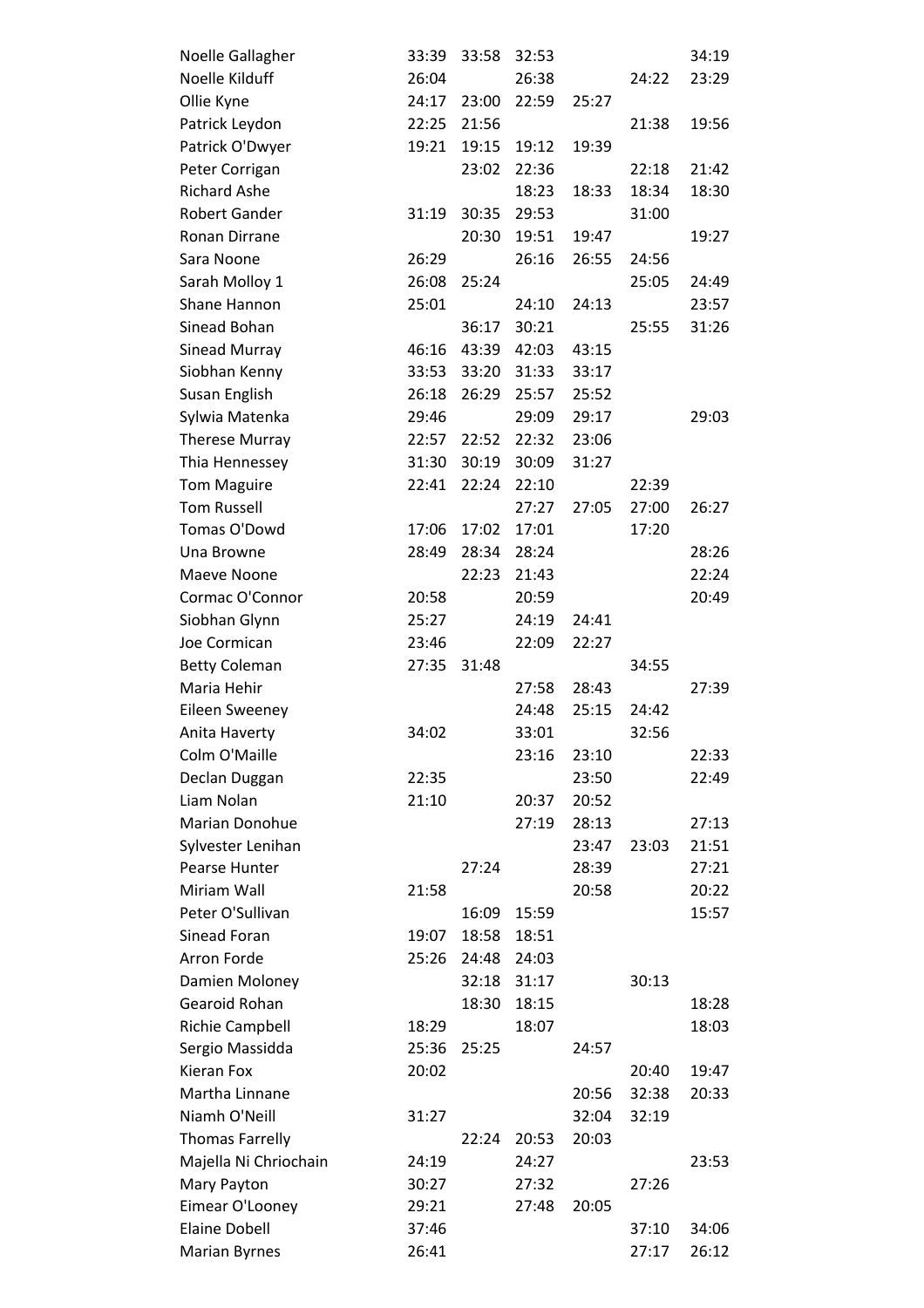| Mike Ward                | 20:41 | 22:44       |       | 20:43 |       |       |
|--------------------------|-------|-------------|-------|-------|-------|-------|
| Philip Roxby             | 19:43 |             |       | 19:02 | 19:13 |       |
| <b>Trish Miskell</b>     | 34:40 | 34:08 31:14 |       |       |       |       |
| Aimee Walls              | 31:49 | 31:29       | 30:22 |       |       |       |
| Darina Keating           |       |             | 33:24 |       | 35:23 | 32:20 |
| Darren Weldon            | 28:09 | 26:56       |       | 28:58 |       |       |
| Liam Doonan              | 25:25 | 25:57       |       | 24:10 |       |       |
| Sarah-Jane Lye           |       | 26:05       | 25:01 |       |       | 41:18 |
| Shirley Kilduff          | 32:19 |             | 32:33 |       | 32:28 |       |
| Damien Ryan              | 18:59 | 18:56       | 18:40 |       |       |       |
| Susanne Lawlor           | 37:57 | 36:58       |       | 28:37 |       |       |
| Teresa McGrath           | 30:49 |             |       | 32:28 |       | 31:55 |
| Yvonne Dolan             | 31:36 | 29:22       |       | 29:59 |       |       |
| <b>Bernard McDermott</b> | 20:47 |             | 20:34 |       |       | 21:23 |
| Jane Walsh               | 20:57 |             | 20:28 |       |       | 20:25 |
| Keith Horan              | 21:41 | 21:37       |       |       | 20:59 |       |
| <b>Barry McCann</b>      |       | 18:56       | 18:38 |       | 18:52 |       |
| John Greaney             | 16:13 | 16:26       |       |       |       | 15:49 |
| Aileen Madden            | 28:41 | 28:03       | 26:44 |       |       |       |
| <b>Aisling Talbot</b>    | 35:22 | 36:05       |       |       | 35:05 |       |
| Brenda Loughlin          |       | 26:21       | 27:25 | 27:31 |       |       |
| <b>Brian Corban</b>      | 23:43 | 23:52       | 24:06 |       |       |       |
| <b>Brighid Cannon</b>    | 25:50 | 25:48       | 24:42 |       |       |       |
| Catherina Forde          |       | 31:06       |       | 29:00 |       | 28:57 |
| Darrelle Burke           | 24:17 |             | 22:48 | 23:40 |       |       |
| David Glynn              |       |             | 22:23 | 22:06 |       | 21:31 |
| Deborah Nolan            |       | 33:55       |       |       | 32:36 | 30:36 |
| Deirdre King 1           | 32:01 |             | 31:23 |       | 32:49 |       |
| <b>Edel Tighe</b>        | 22:14 |             | 22:07 |       |       | 22:29 |
| <b>Frank Byrnes</b>      | 19:08 | 21:26       | 18:59 |       |       |       |
| joanna Reilly            | 32:49 |             | 29:06 |       | 29:34 |       |
| Joanne Hennessy          | 25:33 | 23:47       | 26:43 |       |       |       |
| Julianne Clarke          |       |             |       | 28:52 | 31:18 | 27:41 |
| Kenneth Greaney          | 25:26 |             |       |       | 25:15 | 24:43 |
| Kim Ryan                 |       |             |       | 26:00 | 25:37 | 25:43 |
| Laura Derby              |       |             |       | 26:03 | 25:36 | 24:18 |
| Leonie Cullen            | 29:54 | 29:17       |       |       |       | 27:24 |
| Maureen Ryan 1           | 28:59 | 28:56       | 28:26 |       |       |       |
| Miriam Diskin            |       |             |       | 31:56 | 31:59 | 31:34 |
| Pat Gaughan              |       |             | 18:34 | 18:47 | 21:24 |       |
| Peter O'Regan            | 23:39 | 22:17       | 21:50 |       |       |       |
| Peter Strange            | 22:02 |             | 21:47 | 21:48 |       |       |
| Pol Lionain              | 28:02 |             |       |       | 28:50 | 27:26 |
| <b>Richard Geraghty</b>  |       |             |       | 30:28 | 30:02 | 28:06 |
| Rita McHugh              | 31:47 |             |       | 28:50 | 30:55 |       |
| Shane Lyons              | 22:26 | 22:55       |       |       | 22:18 |       |
| <b>Seamus King</b>       |       | 20:06       | 21:36 |       |       |       |
| Mark Campbell            | 22:11 | 34:10       |       |       |       |       |
| <b>Thomas Porter</b>     |       |             |       |       | 21:20 | 20:26 |
| Valerie Glavin           | 27:19 | 24:52       |       |       |       |       |
| <b>Colin Duane</b>       | 20:12 |             | 20:46 |       |       |       |
| Siobhan Egan             | 19:51 |             |       |       |       | 19:36 |
| Brian O'Connor           |       |             | 16:58 |       |       | 16:45 |
|                          | 26:14 | 26:42       |       |       |       |       |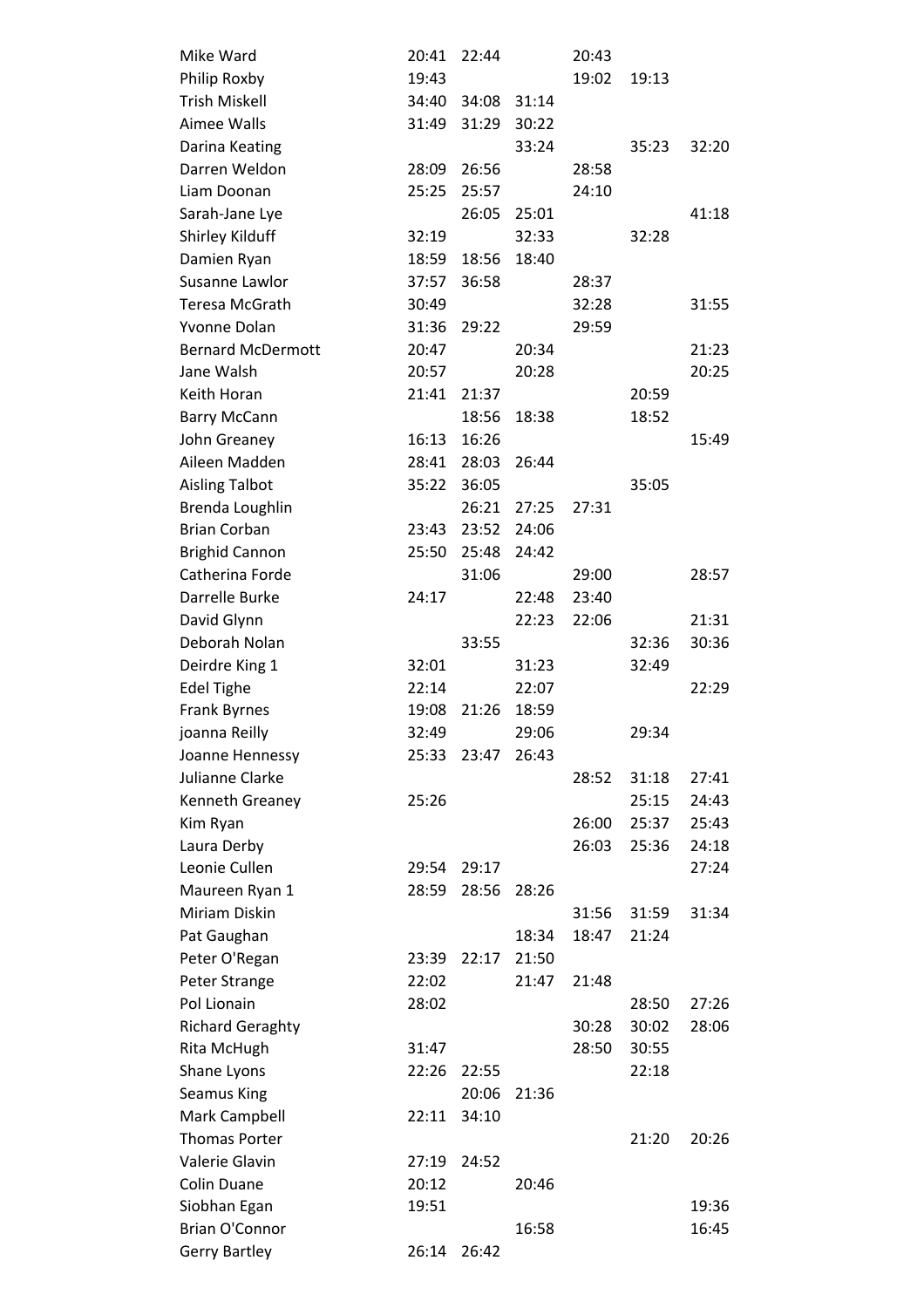| <b>Eddie Corban</b>    | 18:50 | 18:34 |       |       |       |       |
|------------------------|-------|-------|-------|-------|-------|-------|
| Michelle Murphy        |       | 22:44 |       |       | 22:36 |       |
| Alexander Schutz       |       | 20:44 |       | 20:55 |       |       |
| Kevin Rohan            |       | 21:46 |       |       | 25:19 |       |
| Richie Humphreys       |       |       |       |       | 25:14 | 25:02 |
| <b>Brian Smyth</b>     | 20:41 | 20:13 |       |       |       |       |
| Cormac Quillinan       | 29:21 | 27:16 |       |       |       |       |
| Miriam Lally           | 24:37 |       | 24:06 |       |       |       |
| Frances Leahy          |       | 26:45 |       |       |       | 25:44 |
| Jo-Anne Stenson        |       | 25:20 | 23:54 |       |       |       |
| Niamh O'Carroll        | 26:16 |       | 26:23 |       |       |       |
| Jason Naughton         | 20:25 |       | 19:57 |       |       |       |
| John Cullinan          | 18:36 |       |       |       |       | 18:28 |
| Niamh Hennelly         |       |       | 19:53 | 20:15 |       |       |
| Paul Dunne             | 21:15 | 21:52 |       |       |       |       |
| Roisin Walsh           | 26:56 | 28:13 |       |       |       |       |
| lan O'Connor           | 20:53 |       |       |       |       | 20:35 |
| <b>Michael Rice</b>    | 18:02 |       |       |       |       | 17:52 |
| Aisling O'Sullivan     | 34:51 |       |       |       |       | 34:58 |
| Ann Marie Aspell       | 32:57 |       | 30:31 |       |       |       |
| Anne Fahy              | 33:45 | 34:05 |       |       |       |       |
| Caitriona Faherty      | 37:22 | 38:14 |       |       |       |       |
| Caroline Whirisky      | 18:42 | 18:36 |       |       |       |       |
| Danielle Divilly       | 28:18 |       | 28:11 |       |       |       |
| Darina Cooke           | 34:50 | 36:49 |       |       |       |       |
| Emma Hynes             | 24:16 |       |       | 23:31 |       |       |
| Maeve McCafferty       | 23:31 |       |       |       |       | 22:51 |
| Maire McGarry          | 30:11 |       |       |       | 30:24 |       |
| <b>Martin Maloney</b>  |       |       |       | 22:20 | 23:31 |       |
| Orla Flatley           |       |       | 30:14 |       | 31:19 |       |
| Peter O'Connell        | 21:01 | 20:45 |       |       |       |       |
| Rob Partridge          | 37:03 | 36:24 |       |       |       |       |
| Ronan O'Loughlin       | 25:56 |       | 24:55 |       |       |       |
| Sinead Kelly 1         |       |       | 30:21 |       | 30:42 |       |
| Siobhan Hennelly       |       |       |       | 30:13 | 31:58 |       |
| Sue Cloo               | 32:46 | 31:03 |       |       |       |       |
| Toni McCartaigh        |       | 20:50 | 20:38 |       |       |       |
| Brendan Monaghan       | 19:39 |       |       |       |       |       |
| <b>Martin McEvilly</b> | 18:59 |       |       |       |       |       |
| <b>Brian Geraghty</b>  |       |       |       |       |       |       |
| Orla McCluskey         |       | 29:56 |       |       |       |       |
|                        |       |       | 25:44 |       |       |       |
| Colm Brady             | 33:51 |       |       |       |       |       |
| <b>Mick Rice</b>       |       |       | 18:03 |       |       |       |
| Marie Gallagher        |       |       |       |       |       | 21:42 |
| Niall Egan             |       |       | 23:09 |       |       |       |
| Orla Tierney           | 23:29 |       |       |       |       |       |
| Emma Corcoran          | 29:22 |       |       |       |       |       |
| Ailbhe Duffy           |       |       |       |       | 25:59 |       |
| Michelle Browne        |       |       |       | 21:59 |       |       |
| Matt Bidwell           |       |       |       |       |       | 15:23 |
| <b>Caroline Moore</b>  | 21:50 |       |       |       |       |       |
| Fiona Murray           |       |       |       | 26:33 |       |       |
| <b>Helen Lavin</b>     | 26:57 |       |       |       |       |       |